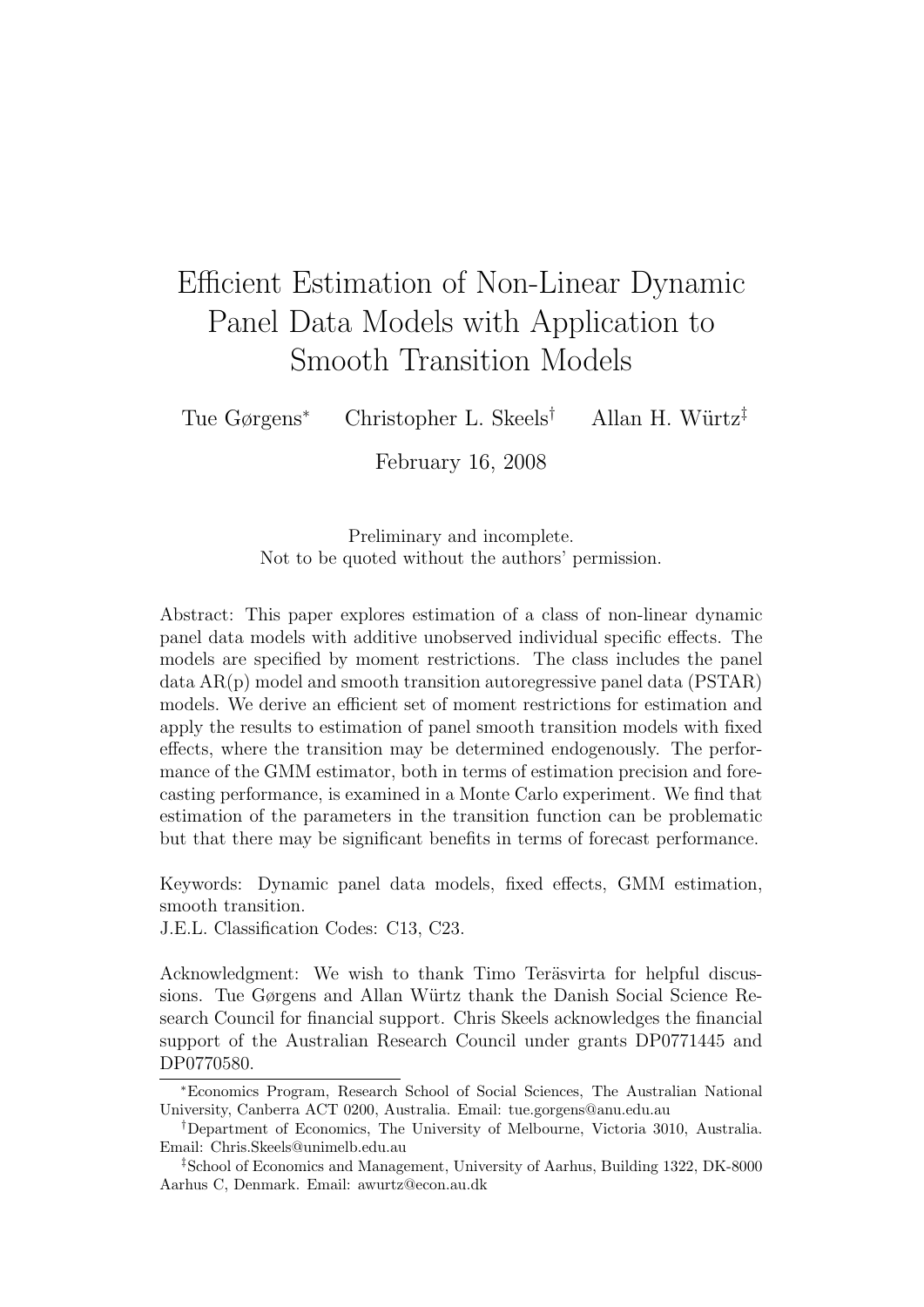### 1 Introduction

The development of panel data models and, in particular, of dynamic panel data models continues to expand rapidly as the availability of panel data increases.<sup>1</sup> One of the challenges is how dynamic panel data models might incorporate more complex dynamic structures. The difficulty here arises because the nature of the non-linearity, and exactly how it interacts with stochastic assumptions, matters. For example, we see different considerations taking precedence when analysing random effects models on the one hand (e.g. Heckman, 1981, Bhargava and Sargan, 1983, Arellano and Carrasco, 2003, Wooldridge, 2005) and fixed effects models on the other (e.g. Wooldridge, 1997, Honoré and Kyriazidou, 2000, Hahn and Kuersteiner, 2002, Honoré, 2002, Hahn, Hausman, and Kuersteiner, 2007).

This paper explores efficient estimation in the class of non-linear dynamic panel data models with additive unobserved individual effects, where the models are specified by moment restrictions. Inasmuch as we are concerned with efficient estimation our contribution is in the tradition of papers such as Ahn and Schmidt (1995, 1997), Arellano and Bover (1995) and Hahn (1997). There are many different types of non-linearity considered in the literature. For example, non-linearities arise naturally when working with censored and limited dependent variables in a panel context  $(e.g.$  Honor $\acute{e}$ , 2002, and the references cited therein). In these models the unobserved individual specific effects are typically not additive separable and the specification of the models is often based on a likelihood approach. In contrast, the models considered

<sup>&</sup>lt;sup>1</sup>For recent surveys, see Arellano and Honoré (2001), Hsiao (2001, 2003), Baltagi (2005) and Arellano and Hahn (2007).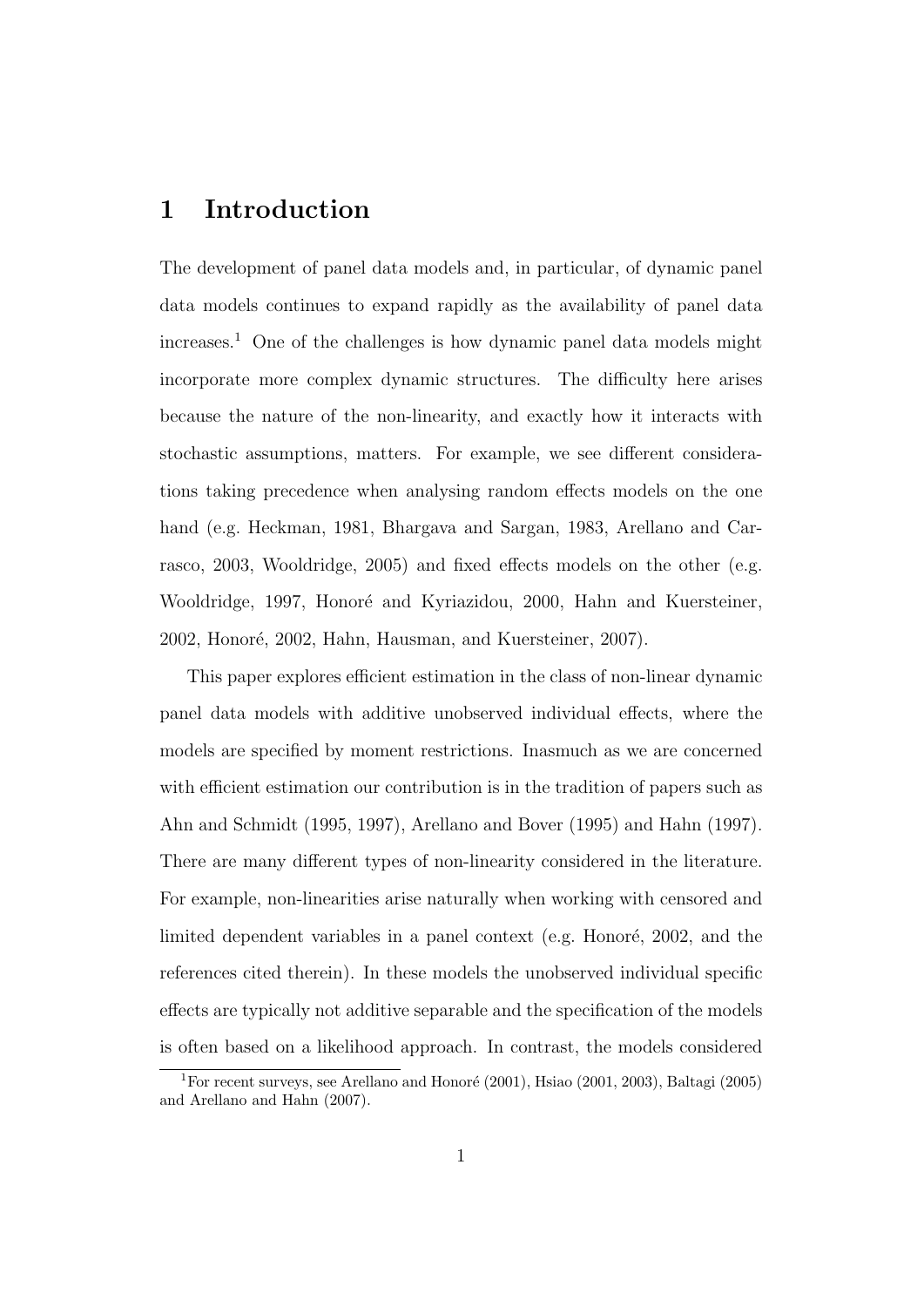here are specified by moment restrictions.

We apply our results to estimation of smooth transition models. Smooth transition models are common non-linear models in time series analysis. They have only been applied a few times with panel data (e.g. González, Teräsvirta, and van Dijk, 2005, Fok, Van Dijk, and Franses, 2005). We extend the literature by analysing smooth transitions in a dynamic model including the case where the transition function itself depends on the lagged endogenous variable. In a Monte Carlo experiment we find that estimation of the separate coefficients in the transition function may be difficult. The forecast performance, however, may be significantly improved despite the difficulty of estimating the separate coefficients.

The structure of the paper is as follows. In the next section we present a non-linear first-order autoregressive panel data model and develop a set of moment conditions upon which efficient GMM estimation might be based. We also extend our results to higher order autoregressive models. In Section 3 we focus attention on dynamic panel smooth transition models. We examine both exogenous and endogenous transitions and report a Monte Carlo experiment on estimation precision and forecasts. Concluding remarks appear in Section 4.

### 2 Efficient Estimation

In this section we introduce our model of interest and extend the arguments of Ahn and Schmidt (1995) to develop a set of moment conditions upon which an efficient GMM estimator can be based.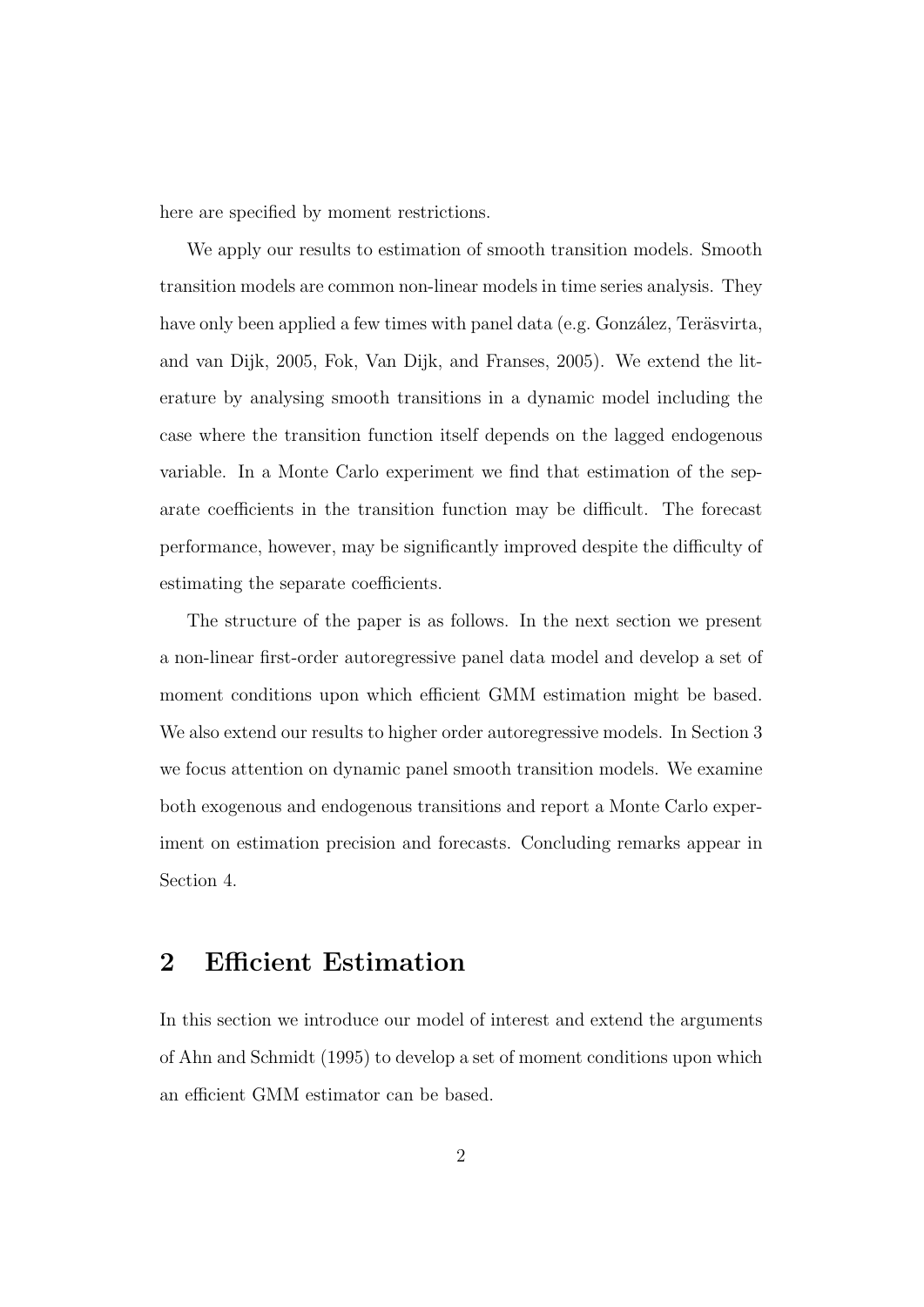#### 2.1 Dynamic panel data models

Our starting point is a first-order autoregressive panel data model of the form

$$
y_{it} = \alpha_1 y_{i,t-1} + u_{it},\tag{1}
$$

$$
u_{it} = \eta_i + v_{it},\tag{2}
$$

where  $t = 1, \ldots, T$  and  $i = 1, \ldots, N$ . The observations are assumed to be independent across individuals  $(i)$ , but not across time  $(t)$ , and it is assumed that  $y_0$  is known. In (1),  $\alpha_1$  is an unknown parameter and  $u_{it}$  is an unobserved "error" term. Equation (2) decomposes the error term into two unobserved individual-specific effects, one of which is constant over time,  $\eta_i$ , and the other,  $v_{it}$ , which varies with time. To fix the location, it is assumed that  $E(v_{it}) = 0$  for  $t = 1, ..., T$ . The model implies that  $y_{i,t-1}$  is correlated with  $\eta_i$ .

Following the treatment of Ahn and Schmidt (1995), our assumptions for the first-order autoregressive panel data model are:

$$
E(y_{i0}v_{it})=0, \quad t=1,\ldots,T;
$$

$$
E(\eta_i v_{it}) = 0, \quad t = 1, \dots, T; \tag{A2}
$$

$$
E(v_{is}v_{it}) = 0, \quad s = 1, \dots, t - 1; \quad t = 2, \dots, T.
$$

This is a relatively weak set of assumptions. For instance, stationarity is not assumed nor is the relationship between  $y_{i0}$  and  $\eta_i$  restricted. Bond (2002, p6) and Hsiao (2003), inter alia, provide more complete discussions of initial conditions; see also the discussion of Ahn and Schmidt (1995, p.7). Equations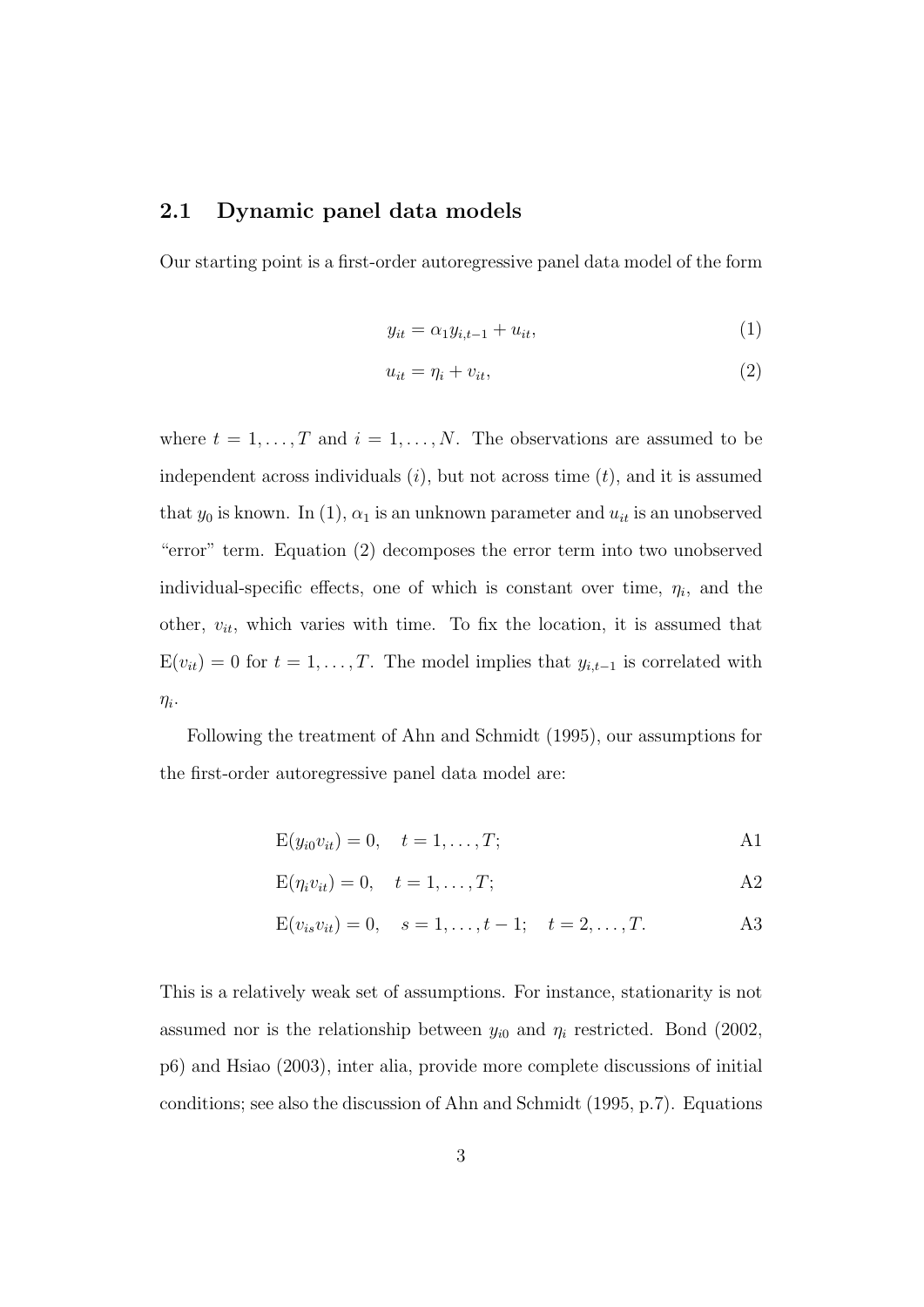$(1)$  and  $(2)$  together with assumptions A1–A3, which we shall hereafter refer to as Model 1, essentially comprise the model considered by Blundell and Bond (1998) and others.

In this paper we consider models which are not linear in the lagged dependent variable. The framework within which we shall work is

$$
y_{it} = \alpha_1 y_{i,t-1} + \delta h(y_{i,t-1}, w_{it}, \theta) + u_{it}, \quad t = 2, \dots, T,
$$
 (3)

where we assume that  $h(y_{i,t-1}, w_{it}, \theta)$  is a scalar-valued function, differentiable with respect to the p-vector  $\theta$ , that  $\delta$  is an unknown parameter and that  $w_{it}$ is a  $j$ -vector of pre-determined variables.<sup>2</sup> We shall define Model 2 to be the set of equations (3) and (2), Assumptions A1–A3, together with Assumption A4 which is discussed below.

This structure extends the panel smooth transition regression (PSTR) model of González et al. (2005) to the dynamic case and also includes a variety of possible extensions of non-linear time series models to the panel data context. As a concrete example, consider the logistic transition function where  $\theta = (\theta_1, \theta_2)'$  and

$$
h(y_{i,t-1}, w_{it}, \theta) = \frac{1}{1 + \exp\{-\theta_1(w_{it} - \theta_2)\}} y_{i,t-1}.
$$

Note that a threshold model obtains as a special case wherein  $\theta_1 \rightarrow \infty$  and

<sup>&</sup>lt;sup>2</sup>The parameterization of equation  $(3)$  is attractive in that a null hypothesis of linearity against the alternative of non-linearity is simply characterized as  $H_0$ :  $\alpha_2 = 0$  against  $H_1$ :  $\alpha_2 \neq 0$ . The downside of this parameterization is that there is an inherent identification problem whereby  $\theta$  is unidentified if  $\alpha_2 = 0$ . This means that inference on  $\theta$  involves non-standard distribution theory along the lines discussed in Teräsvirta (1994, Section 3); see also Andrews and Ploberger (1994, 1995) for a very general treatment of this problem.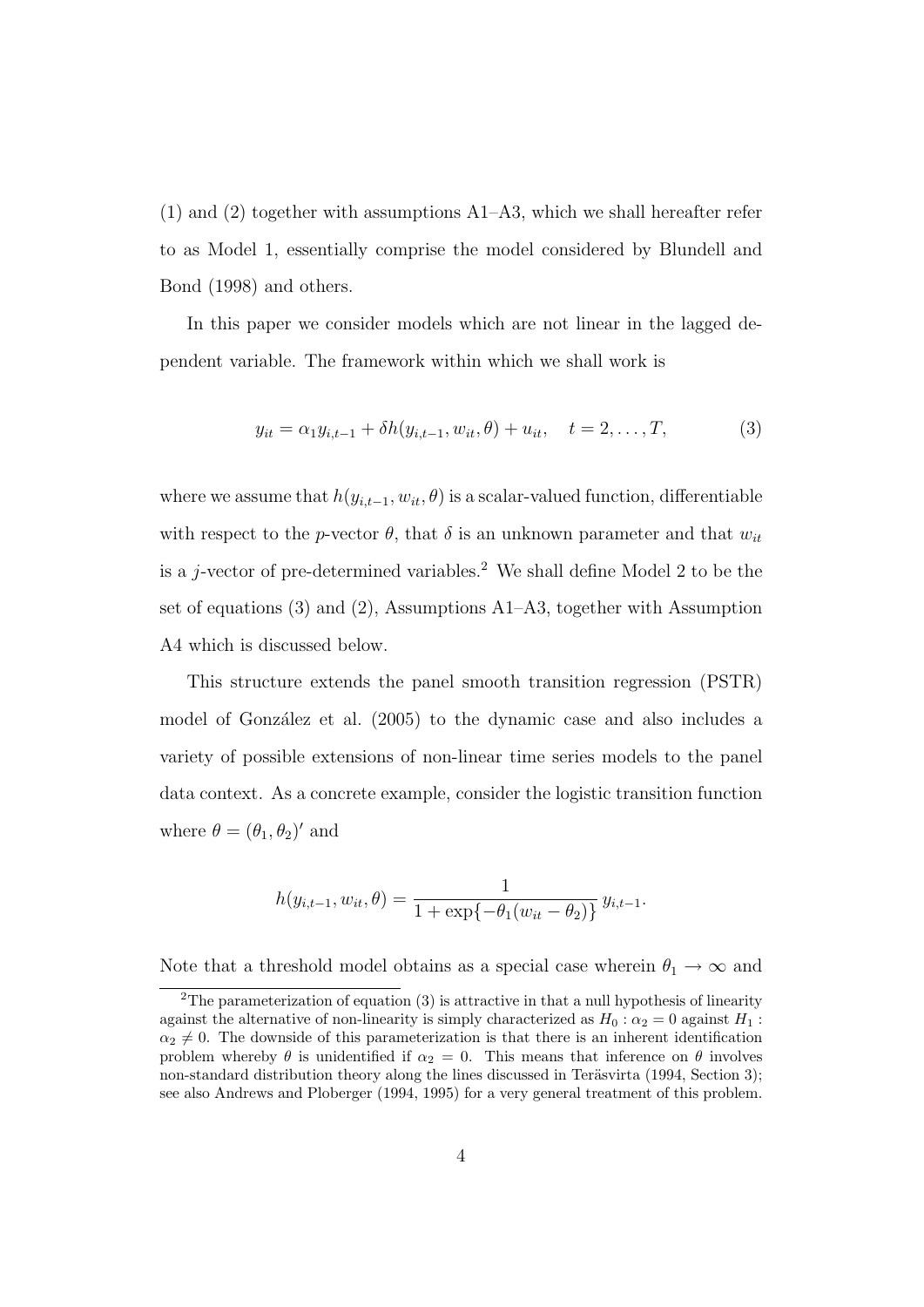the threshold occurs at  $\theta_2$ .

Another class of models follows on choosing  $h(y_{i,t-1}, w_{it}, \theta)$  to be a polynomial in  $y_{i,t-1}$ . For instance, setting  $h(y_{i,t-1}, w_{it}, \theta) = y_{i,t-1}^2$ , yields a quadratic model of the form

$$
y_{it} = \alpha_1 y_{i,t-1} + \delta y_{i,t-1}^2 + u_{it}.
$$

The quadratic model can be thought of as a second-order Taylor approximation to an arbitrary twice-differentiable non-linear regression function. It can also be seen as a class of dynamic models which includes the logistic map as a special case. This map, which was analysed in the seminal paper of May (1976), is known to exhibit complex dynamics, including chaotic behaviour for certain parameter values.

In addition to A1–A3, we make the following assumption for the nonlinear dynamic panel data model:

$$
\mathbf{E}\left[\left(\frac{h(y_{i,s-1}, w_{is}, \theta)}{\partial \theta}\right) v_{it}\right] = 0, \quad s = 1, \dots, t; \quad t = 1, \dots, T. \quad \text{A4}
$$

It is possible to avoid involving the parameters by instead imposing the stronger conditional moment restriction  $E[v_{it}|y_{i,t-1}, w_{it}] = 0$  which implies that, for any function g,  $E[g(y_{i,t-1}, w_{it})v_{it}] = 0$ . Rather than making this much stronger assumption, however, A4 only requires this implication to hold for the particular  $g = [h, \partial h / \partial \theta']'$ . Finally, we note in passing that A4 is analogous to assumptions that typically accompany non-linear regression models.

At this point we defer discussions of assumptions relating to  $w_{it}$ . This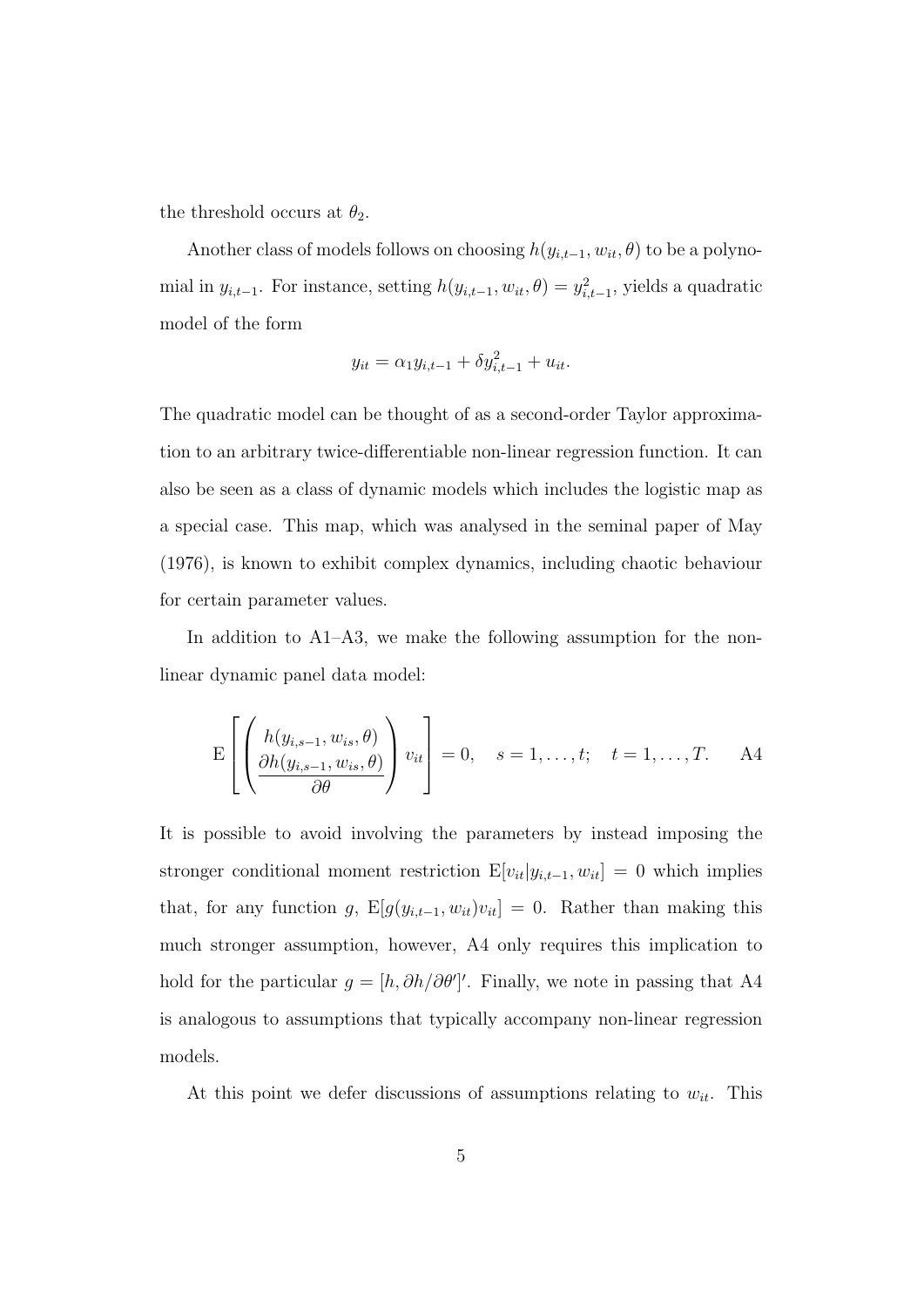is primarily because, at this stage,  $w_{it}$  is best thought of as a place-holder which provides our model with considerable flexibility, as illustrated above. Assumption A4 provides a mild assumption on  $w_{it}$  not to be endogenous due to  $v_{it}$ . Until a particular  $w_{it}$  is specified, however, it remains to be determined what further assumptions are appropriate and so they will need to be addressed on a case-by-case basis.

### 2.2 Efficient Moment Conditions for Estimation

In this section, we discuss moment conditions that can be used for estimation of Models 1 and 2. For Model 1, assumptions A1–A3 imply the following  $T(T-1)/2$  linear moment conditions

$$
E(y_{is}\Delta u_{it}) = 0, \quad s = 0, \dots, t - 2, \quad t = 2, \dots, T.
$$
 (4)

In addition, there are  $T-2$  quadratic moment conditions

$$
E(u_{iT}\Delta u_{it}) = 0, \quad t = 2, \dots, T - 1.
$$
 (5)

Ahn and Schmidt (1995) prove that these are the only moment conditions implied by  $A1-A3<sup>3</sup>$  Hence the set of moment conditions (4) and (5) provide a basis for efficient estimation.

For the non-linear dynamic panel data model, Model 2, Assumptions A1- A3 imply the same moment conditions (4) and (5) as in the linear dynamic

<sup>3</sup>Ahn and Schmidt (1995, p.9) also remark that these conditions are implied if A1–A3 are replaced by assumptions that the moments are constant over time instead of zero. That is, the values of these moments are not identified.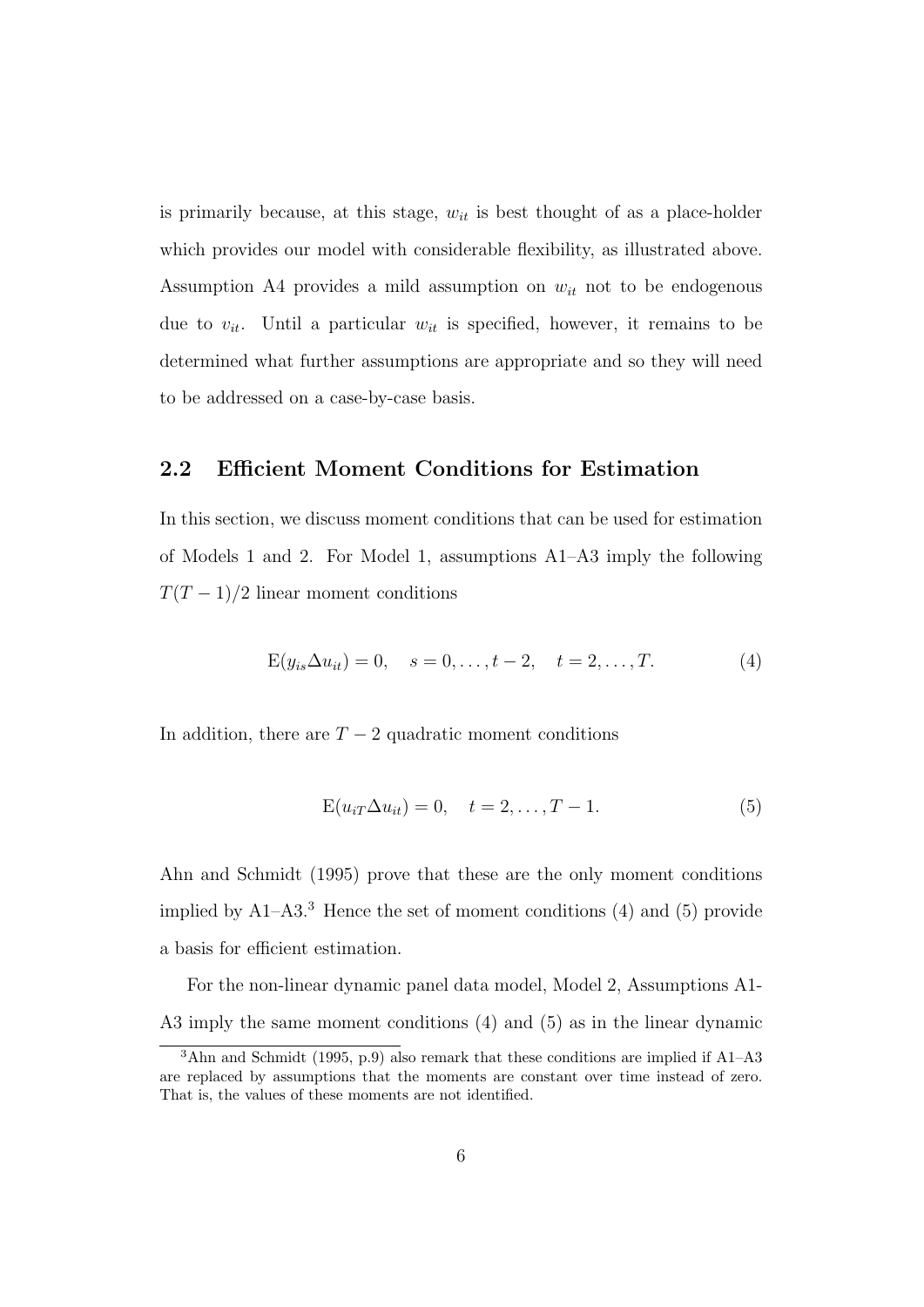panel data model. Assumption A4 implies the  $(p+1)T(T-1)/2$  moment conditions:

$$
E\left[\left(\frac{h(y_{i,s-1}, w_{is}, \theta)}{\partial \theta}\right) \Delta u_{it}\right] = 0, \quad s = 1, \dots, t-1; \quad t = 2, \dots, T. \quad (6)
$$

These results are summarized in the following theorem.

**Theorem 1.** In Model 2, specified by equations (3) and (2), assumptions  $A1-$ A4 imply that a complete set of moment conditions for efficient estimation are equations (4), (5) and (6). In total, there are  $T^2 - 2 + pT(T-1)/2$  such moment conditions.

#### Proof. See Appendix.

Efficient estimation must fully utilize the information in the set of moment conditions given in Theorem 1. One possibility is the GMM estimator based on an efficient weight matrix. Other possibilities include the empirical likelihood estimator (Owen, 1988) and the exponential tilting estimator (Kitamura and Stutzer, 1997, Imbens, Spady, and Johnson, 1998) which, in turn, are both special cases of the generalized empirical likelihood estimator (Smith, 1997). All of these estimators are efficient. In the next section, we investigate the GMM estimator with the panel smooth transition model.

There may be more moment conditions than listed in the Theorem 1 if additional assumptions about  $w_{it}$  are appropriate. Some of the variables included in  $w_{it}$  may be assumed to be strictly exogenous. For example, time trends and time dummies would add further moment conditions.

As mentioned earlier, assumption A4 could be replaced by the stronger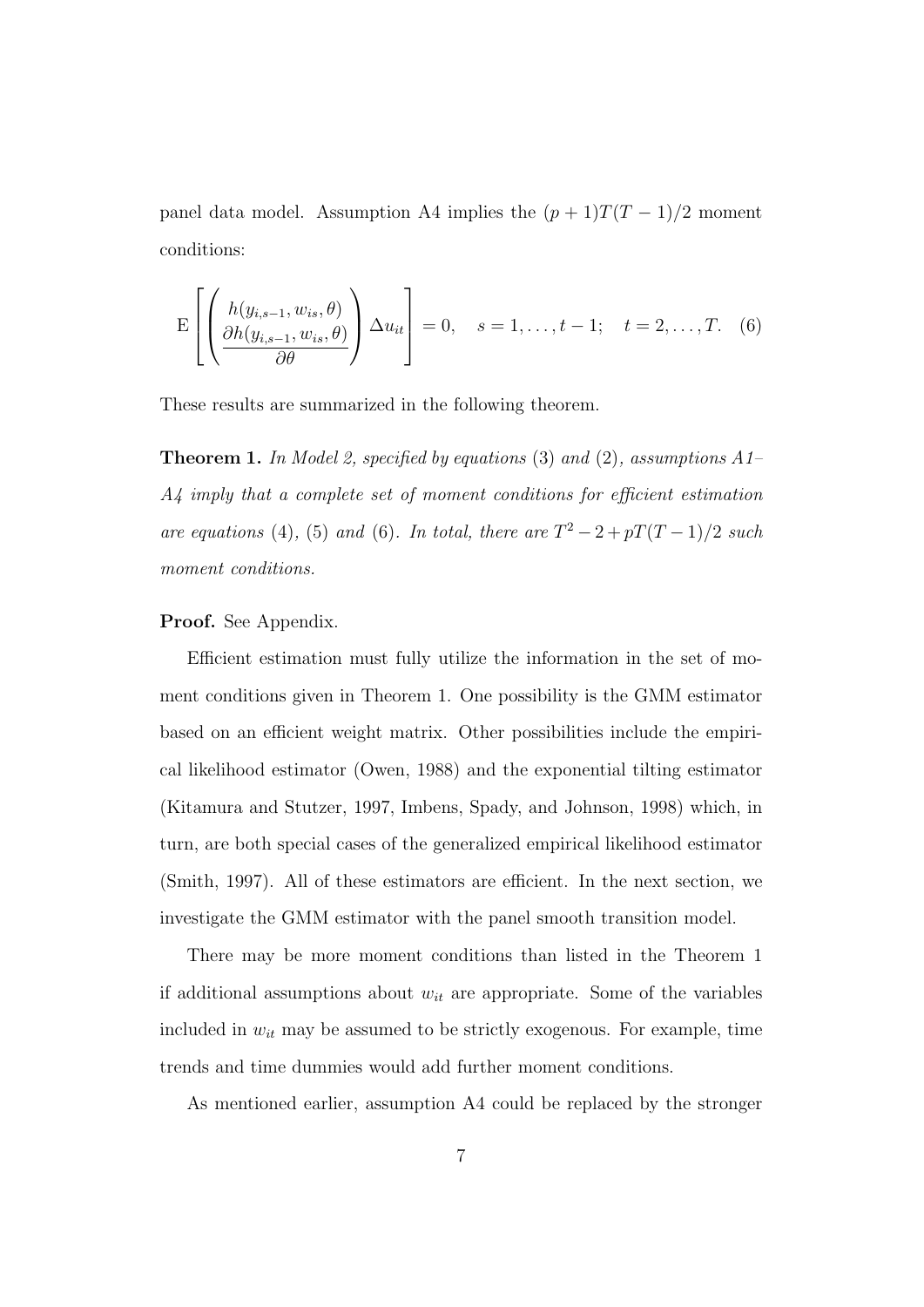conditional moment restriction  $E[v_{it}|y_{i,t-1}, w_{it}] = 0$ . This restriction implies for any choice of g,  $E[g(y_{i,t-1}, w_{it})v_{it}] = 0$  and, thus, infinitely many unconditional moment restrictions. Under standard regularity conditions, it is possible to represent this conditional moment restriction by a finite number of unconditional moment restrictions by appropriate choice of  $g$  functions, see e.g. Newey  $(1993)$ . These g functions, however, typically need to be estimated non-parametrically. The resulting unconditional moment restrictions could replace the unconditional moment restrictions in A4 and be used for efficient estimation as outlined in the Theorem. In this paper, we only impose the weaker unconditional moment restriction A4.

At this stage, there is no concern regarding stationarity of the dynamic models. This is a concern for estimation. In typical panel applications, where  $T$  is small and  $N$  is large, such concerns are often less important and the modelling richness afforded by the non-linearity may result in a superior approximation to the data. We will return to practical implications of the specifications when we discuss the case of the smooth transition model in the following sections.

#### 2.3 Extension to higher-order dynamic model

In this subsection, we briefly describe how to extend the results to nonlinear dynamic panel data models, which includes higher-order lags of the dependent variable.

Consider the model

$$
y_{it} = \alpha_1 y_{i,t-1} + \ldots + \alpha_{q_l} y_{i,t-q_l} + \delta h(y_{i,t-1}, \ldots, y_{i,t-q_h}, w_{it}, \theta) + u_{it}, \qquad (7)
$$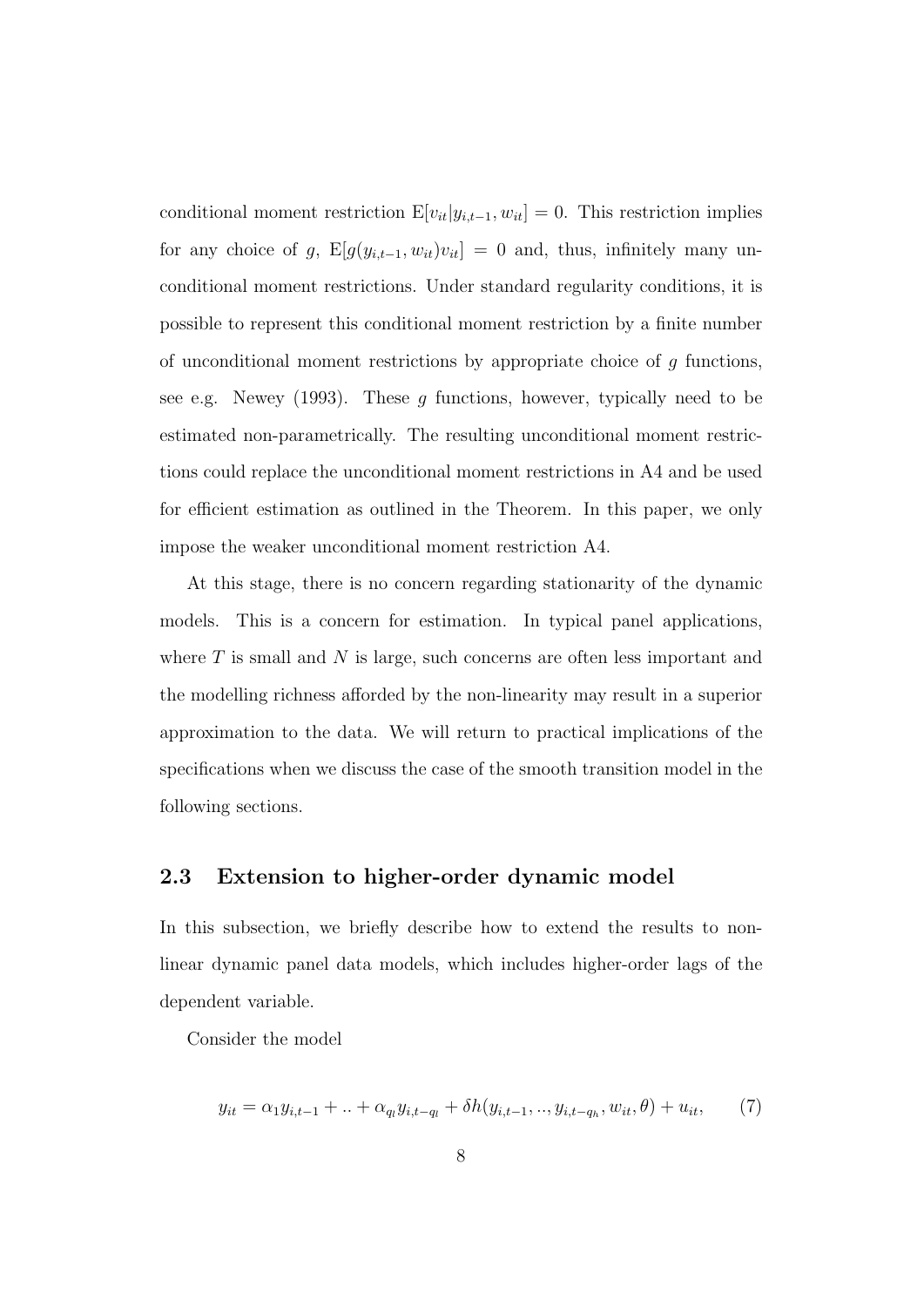for  $t = q, ..., T$ , where  $q = max(q_l, q_h)$  is the largest lag included. We impose similar moment conditions as in Model 2. The new assumptions A1\*–A4\* are:

$$
E(y_{is}v_{it}) = 0,
$$
  $s = 0, ..., q - 1;$   $t = q, ..., T.$  A1<sup>\*</sup>

$$
E(\eta_i v_{it}) = 0, \qquad t = q, \dots, T; \qquad A2^*
$$

$$
E(v_{is}v_{it}) = 0,
$$
  $s = q, ..., t - 1;$   $t = q + 1, ..., T.$  A3\*

$$
\mathbf{E}\left[\left(\frac{h(y_{i,s-1},...,y_{i,s-q_h},w_{is},\theta)}{\partial \theta},y_{is,\theta}\right)v_{it}\right]=0, \qquad s=q_h,\ldots,t;\\qquad \qquad \mathbf{A4*}
$$

These moment conditions imply the following moment conditions, which can be used for estimation:

$$
E(y_{is}\Delta u_{it}) = 0, \qquad s = 0, \dots, t - 2; \quad t = q + 1, \dots, T.
$$
 (8)

$$
E(u_{iT}\Delta u_{it})=0, \qquad t=q+1,\ldots,T-q.
$$
\n(9)

$$
\mathbf{E}\left[\left(\frac{h(y_{i,s-1},...,y_{i,s-q_h},w_{is},\theta)}{\partial \theta},\frac{\partial w_{is}}{\partial \theta}\right)\Delta u_{it}\right]=0, \qquad s=q_h,\ldots,t-1;\\ t=q+1,\ldots,T. \tag{10}
$$

There are  $((T-1)T-(q-1)q)/2$  moment restrictions in (8),  $T-2q$  moment restrictions in (9) and  $(p+1)((T-q_h)(T-q_h+1)-(q-q_h)(q-q_h+1))/2$ moment restrictions in (10). Hence, it is necessary that  $T \geq q+1$  for the system to be identified, that is, at least  $T + 1 + q$  observations on the individuals. In case  $T = q + 1$  and  $q = q_h$ , then the system is exactly identified. In any other case for  $T \ge q+1$ , including the case  $T = q+1$  and  $q > q_h$ , the system is over-identified.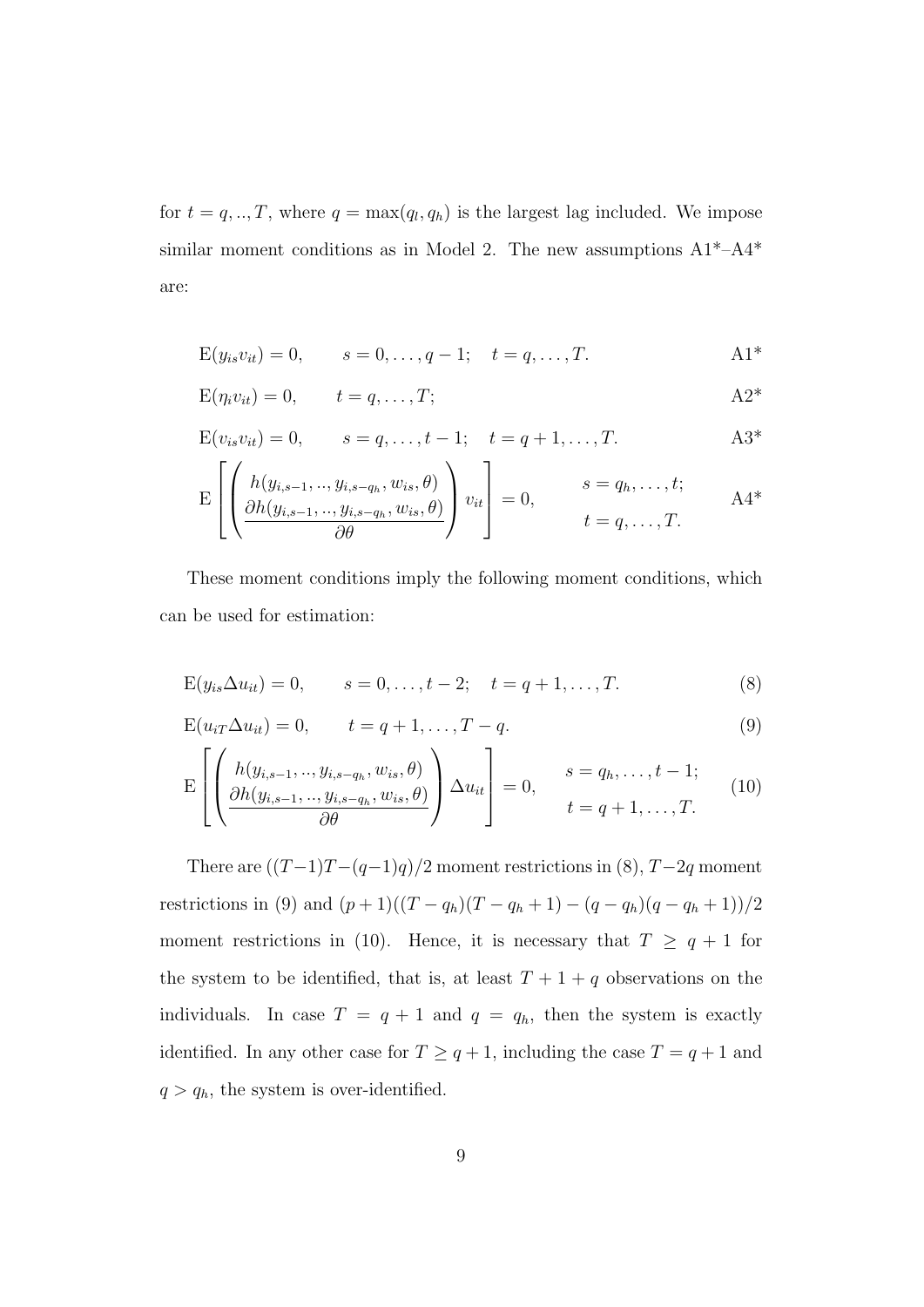### 3 Dynamic Panel Smooth Transition Models

In the remaining part of the paper we analyse dynamic panel data models with a smooth transition on the lagged dependent variable. Though smooth transition models are familiar in time series analysis, they have so far only been applied to a limited extent with panel data.

To our knowledge, there are no paper on transition models with panel data that consider the case where the variables in the transition function are lagged endogenous variables. Fok et al. (2005) consider a dynamic model with smooth transition on the lagged endogenous variables. The transitions are determined by an exogenous variable and the analysis is done on large N large T asymptotics. Hence, they estimate the fixed effect and thereby avoid estimation of a model similar to Model 2. González et al. (2005) considers a non-dynamic transition model where all explanatory variables are assumed exogenous. He and Sandberg (2005) tests for a unit root against a first-order panel smooth transition autoregressive model. The transition function in their paper is determined by a time trend. Finally, the model considered by Hansen (1999) is a non-dynamic model and the explanatory variables included are exogenous.

We consider the non-linear dynamic panel data model, Model 2, with the function h specified as a logistic smooth transition function in the next two subsections. The subsections are about the two cases where the variable in the transition function is exogenous or endogenous, respectively.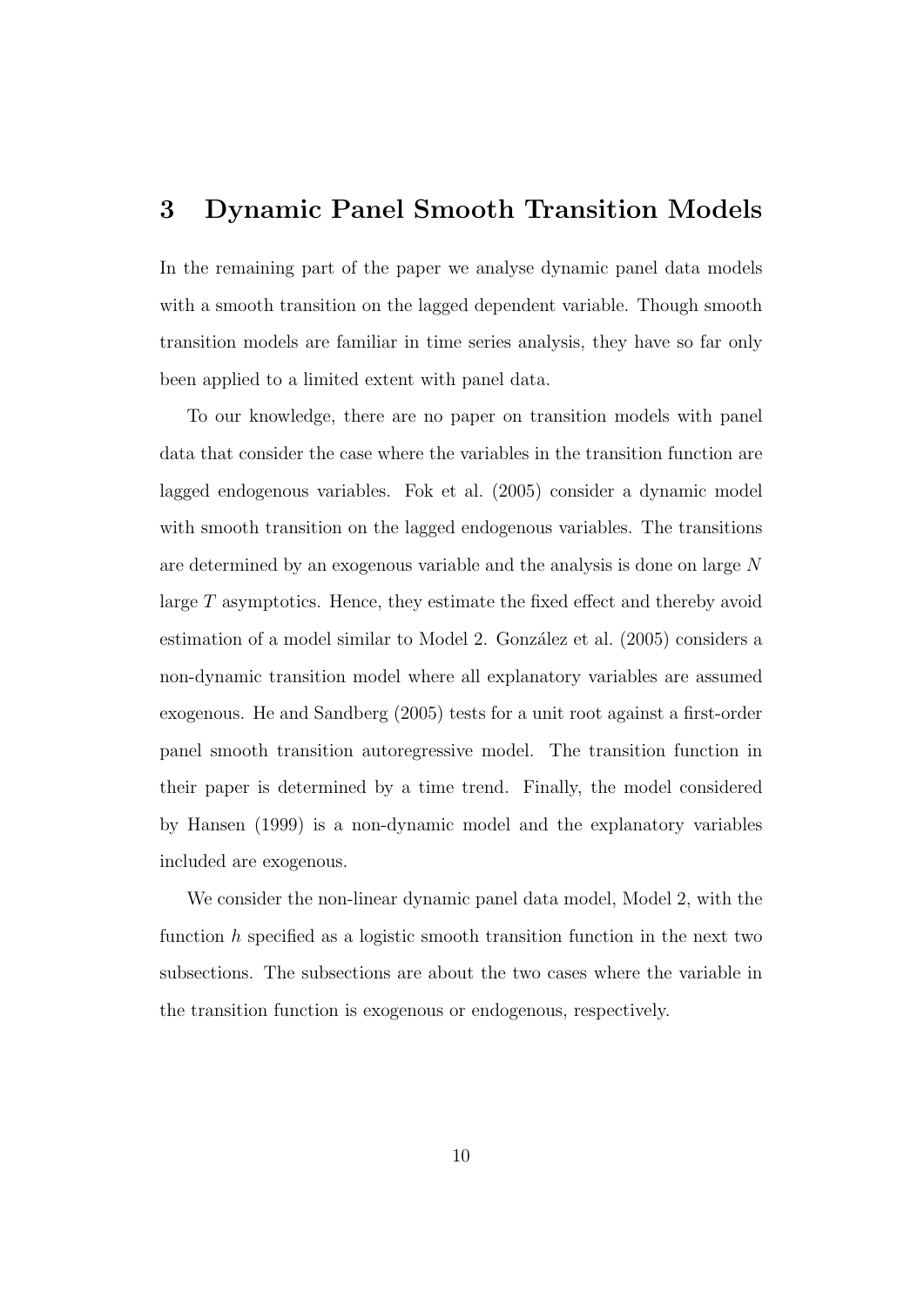### 3.1 Exogenous Transitions

Consider the following logistic smooth transition model, where the transitions are determined by  $w_{it}$ :

$$
y_{it} = \alpha_1 y_{i,t-1} + \delta h_w(w_{it}) y_{i,t-1} + \eta_i + v_{it}, \quad t = 2, \dots, T,
$$
 (11a)

$$
h_w(w_{it}) = \frac{1}{1 + \exp\{-\theta_1(w_{it} - \theta_2)\}},
$$
\n(11b)

As in many other non-linear models, identification of the parameters is non-trivial. There are several identification problems. First, the model with  $(\alpha, \delta, \theta_1, \theta_2)$  is observationally equivalent to the model with  $(\alpha+\delta, -\delta, -\theta_1, \theta_2)$ . Secondly,  $\alpha$ ,  $\delta$  and  $\theta_2$  are not identified when  $\theta_1 = 0$ . These two identification problems are resolved by the normalization  $\theta_1 > 0$ . This normalization is also convenient for the grid search used in the estimation program. Thirdly,  $\theta_1$ and  $\theta_2$  are not identified when  $\delta = 0$ . This can be resolved by setting  $\theta_1$  and  $\theta_2$  to some arbitrarily chosen values. Finally, identification breaks down in the limit as  $\theta_1 \to \infty$  if  $|\theta_2|$  is outside the support of  $w_{it}$ . This is resolved by assuming that the parameter space is bounded.

The Monte Carlo design is as follows. In all the experiments,  $\eta_i \sim N(0, 1)$ ,  $v_{it} \sim N(0, 1), y_{i0} = \eta_i + v_{i0}$  with  $v_{i0} \sim N(0, 1),$  and  $w_{it} = 2^{-1/2} \eta_i + 2^{-1/2} r_{it}$ with  $r_{it} \sim N(0, 1)$ . To eliminate the effect of the initial observation, data for the first 100 time periods for each subject are discarded. With the parameter values we choose, this amounts to drawing the initial observations from the stationary distribution of y. Note, in the simulations  $\eta_i$  and  $w_{it}$  are independent of  $v_{it}$ . This could lead to further moment restrictions than the ones derived from A1–A4. We will, however, estimate the model using only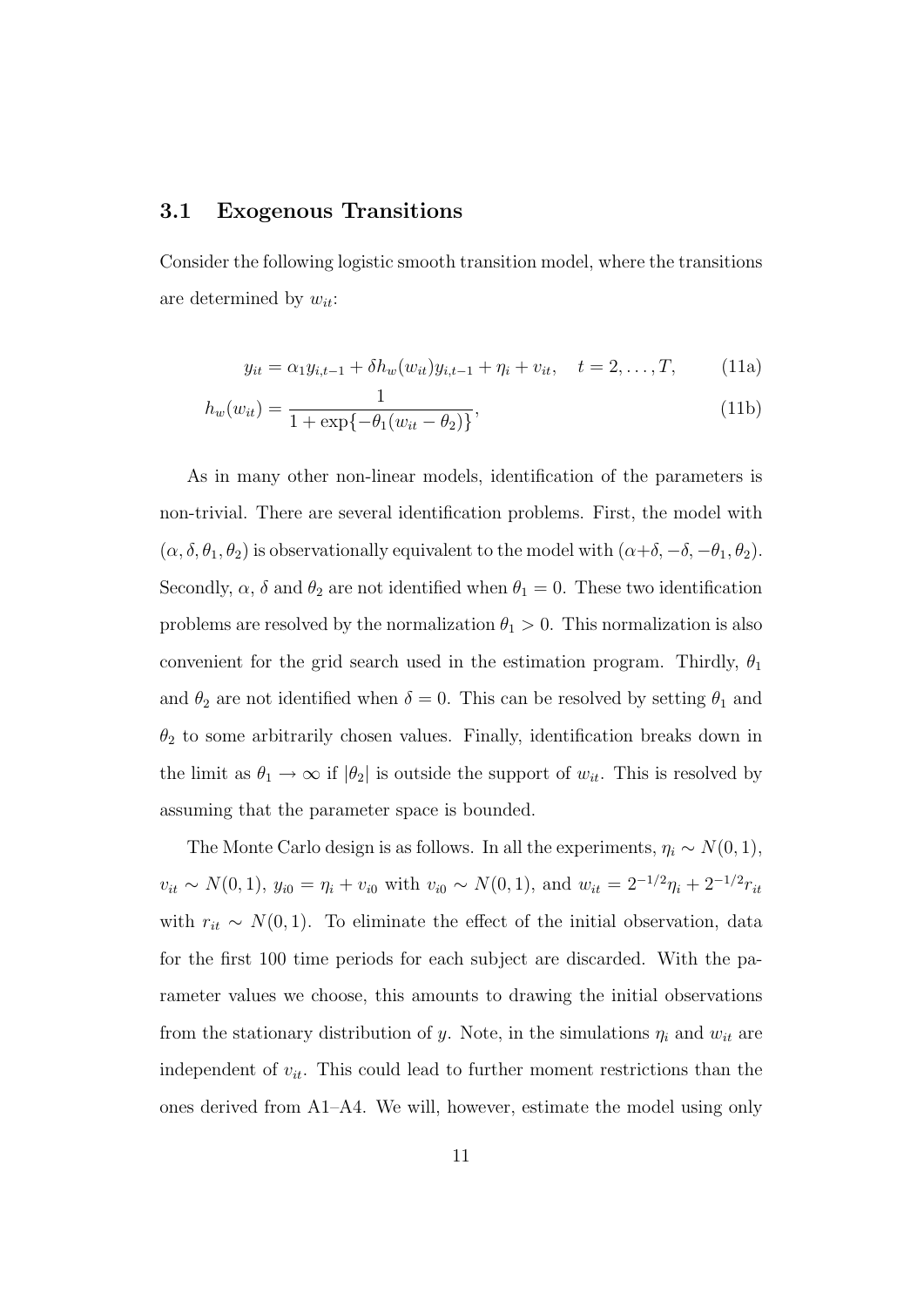assumptions A1–A4 to investigate the usefulness of these assumptions.

The values of  $\alpha$ ,  $\delta$ ,  $\theta_1$  and  $\theta_2$  vary across experiments as indicated in the tables of results. The parameters are estimated by performing a grid search over  $\theta_1$  and  $\theta_2$  and, for each value of  $\theta_1$  and  $\theta_2$ , computing either IV or two-step GMM estimates of  $\alpha_1$  and  $\alpha_2$ . The grid search is restricted to  $0.2 \le \theta_1 \le 8.0$  and  $-2.0 \le \theta_2 \le 2.0$ . Initially, 11<sup>2</sup> equally spaced points in the ranges  $[\theta_1 - 0.5, \theta_1 + 0.5]$  and  $(\theta_2 - 1.0, \theta_2 + 1.0)$  are evaluated. If the optimal point is on the boundary of a range, the search area is widened in the relevant direction (until the maximum range is reached). If the optimal point is in the interior, 5<sup>2</sup> points are evaluated in the area between the optimal point and its neighbouring points. The proportion of samples where the best estimator is on the boundary of the maximum search range is indicated in the tables under the heading "%Fail". These boundary estimates are included in the calculation of the root mean square errors etc.

The results are shown in table 1. Estimation of the individual parameters can be hard as also noted in Teräsvirta (1994) for the case of time series data. In the table the root mean square error (RMSE) for each parameter estimator is reported. RMSE varies considerable depending on the true value of the parameters. Estimation of  $\alpha$  and  $\delta$  can be considerably less precise than is estimation of their sum  $\alpha + \delta$ . In the extreme where  $h_w(w_{it}) = 1$  ("regime 1"), the model is an AR(1) process with  $\alpha + \delta$  being the parameter on the lagged endogenous variable. Similarly, in the other extreme with  $h_w(w_{it}) = 0$ ("regime 0"), the model is an AR(1) process with  $\alpha$  being the parameter on the lagged endogenous variable. Hence, it is often easier to estimate the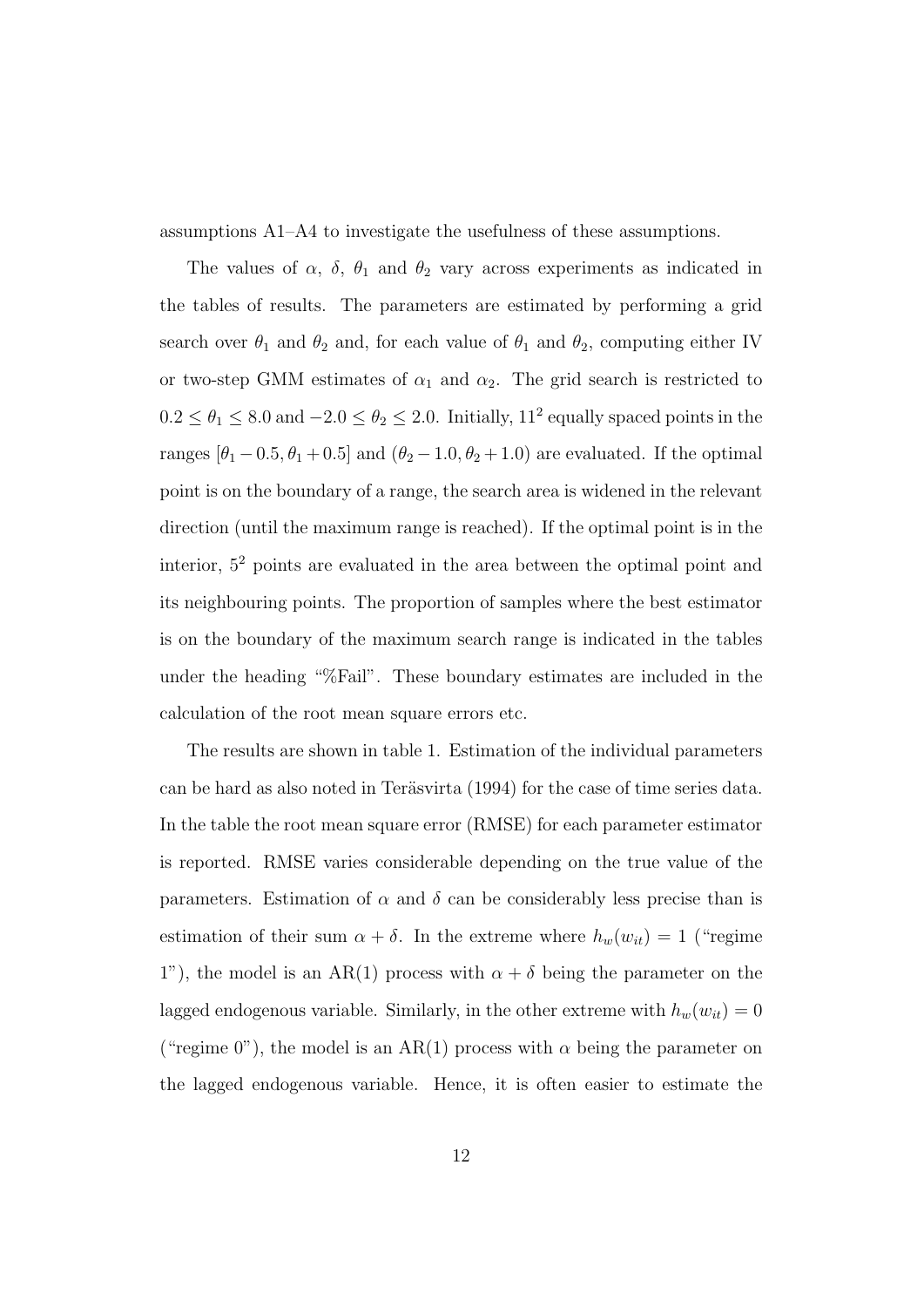| $\theta_1$                    | $\theta_2$ | Pr(H) | RMSE       |            |          |          | $\boldsymbol{A}$ | $\boldsymbol{A}$ | $\overline{B}$ | %Fail |      |
|-------------------------------|------------|-------|------------|------------|----------|----------|------------------|------------------|----------------|-------|------|
|                               |            |       | $\theta_1$ | $\theta_2$ | $\alpha$ | $\delta$ | $\alpha+\delta$  |                  | <b>LIN</b>     |       |      |
| $T=2$ , IV estimation         |            |       |            |            |          |          |                  |                  |                |       |      |
| $\alpha = 0.0, \delta = 0.7$  |            |       |            |            |          |          |                  |                  |                |       |      |
| 1.5                           | 0.0        | 0.95  | 1.62       | 0.78       | 0.31     | 0.51     | 0.38             | 0.32             | 0.49           | 0.19  | 0.11 |
| 2.0                           | 0.0        | 0.86  | 1.64       | 0.47       | 0.19     | 0.36     | 0.33             | 0.35             | 0.57           | 0.21  | 0.06 |
| 3.0                           | 0.0        | 0.68  | 1.76       | $0.28\,$   | 0.12     | 0.33     | 0.33             | 0.38             | 0.66           | 0.23  | 0.04 |
| 4.0                           | 0.0        | 0.54  | 1.81       | 0.25       | 0.10     | 0.32     | 0.33             | 0.40             | 0.71           | 0.24  | 0.10 |
| $\alpha = 0.7, \delta = -0.7$ |            |       |            |            |          |          |                  |                  |                |       |      |
| 1.5                           | 0.0        | 0.95  | 1.67       | 0.72       | 0.48     | 0.62     | 0.35             | 0.35             | 0.49           | 0.22  | 0.10 |
| 2.0                           | 0.0        | 0.86  | 1.71       | 0.42       | 0.38     | 0.45     | 0.24             | 0.37             | 0.56           | 0.23  | 0.03 |
| 3.0                           | 0.0        | 0.68  | 1.84       | 0.23       | 0.31     | 0.33     | 0.14             | 0.39             | 0.65           | 0.24  | 0.05 |
| 4.0                           | 0.0        | 0.54  | 1.94       | 0.19       | 0.29     | $0.30\,$ | 0.12             | 0.40             | 0.69           | 0.24  | 0.13 |
| $T = 4$ , GMM estimation      |            |       |            |            |          |          |                  |                  |                |       |      |
| $\alpha = 0.0, \delta = 0.7$  |            |       |            |            |          |          |                  |                  |                |       |      |
| 1.5                           | 0.0        | 0.95  | 1.34       | 0.53       | 0.33     | 0.59     | 0.30             | 0.11             | 0.45           | 0.07  | 0.10 |
| 2.0                           | 0.0        | 0.86  | 1.04       | $0.28\,$   | 0.13     | $0.20\,$ | 0.12             | 0.11             | 0.52           | 0.07  | 0.02 |
| 3.0                           | 0.0        | 0.68  | 1.12       | 0.12       | 0.06     | 0.13     | 0.09             | 0.11             | 0.61           | 0.07  | 0.02 |
| 4.0                           | 0.0        | 0.54  | 1.34       | $0.06\,$   | 0.05     | 0.09     | 0.07             | 0.11             | 0.65           | 0.07  | 0.05 |
| $\alpha = 0.7, \delta = -0.7$ |            |       |            |            |          |          |                  |                  |                |       |      |
| 1.5                           | 0.0        | 0.95  | 1.37       | 0.37       | 0.26     | 0.47     | 0.24             | 0.11             | 0.45           | 0.07  | 0.04 |
| 2.0                           | 0.0        | 0.86  | 1.44       | 0.27       | 0.21     | 0.32     | 0.13             | 0.11             | 0.52           | 0.07  | 0.04 |
| 3.0                           | 0.0        | 0.68  | 1.29       | 0.09       | 0.07     | 0.09     | 0.05             | 0.11             | 0.61           | 0.07  | 0.02 |
| $4.0\,$                       | 0.0        | 0.54  | 1.39       | 0.06       | 0.06     | 0.07     | 0.04             | 0.11             | 0.66           | 0.07  | 0.04 |

Table 1: Simulation results for exogenous smooth transition model (11)

Legend:  $Pr(H)$ :  $Pr(0.05 < h_w(w_{it}) < 0.95)$ ; RMSE: root mean square error; A: mean root mean square regression function error; B: mean absolute regression function prediction error; %Fail: proportion of samples with estimates of  $\theta_1$  or  $\theta_2$  on the boundary of the grid search range or with negative definite GMM weight matrix (failed samples included in the calculation of RMSE and MARFPE). Notes: Cor $(y_{it}, \eta_i) \simeq$ 0.82 and  $Cor(y_{it}, v_{it}) \simeq 0.45$  in all cases. The standard deviation of  $y_{it}$  increases from about 2.10 to 2.35 as  $\theta_1$  increases from 1.5 to 4.0. Sample size 1000 and 100 samples. The efficient GMM estimator is implemented as the two-step estimator of  $\alpha$  and  $\delta$  taking  $\theta_1$  and  $\theta_2$  as fixed in the computation of moment conditions and weight matrix, and performing a grid search over  $\theta_1$  and  $\theta_2$ .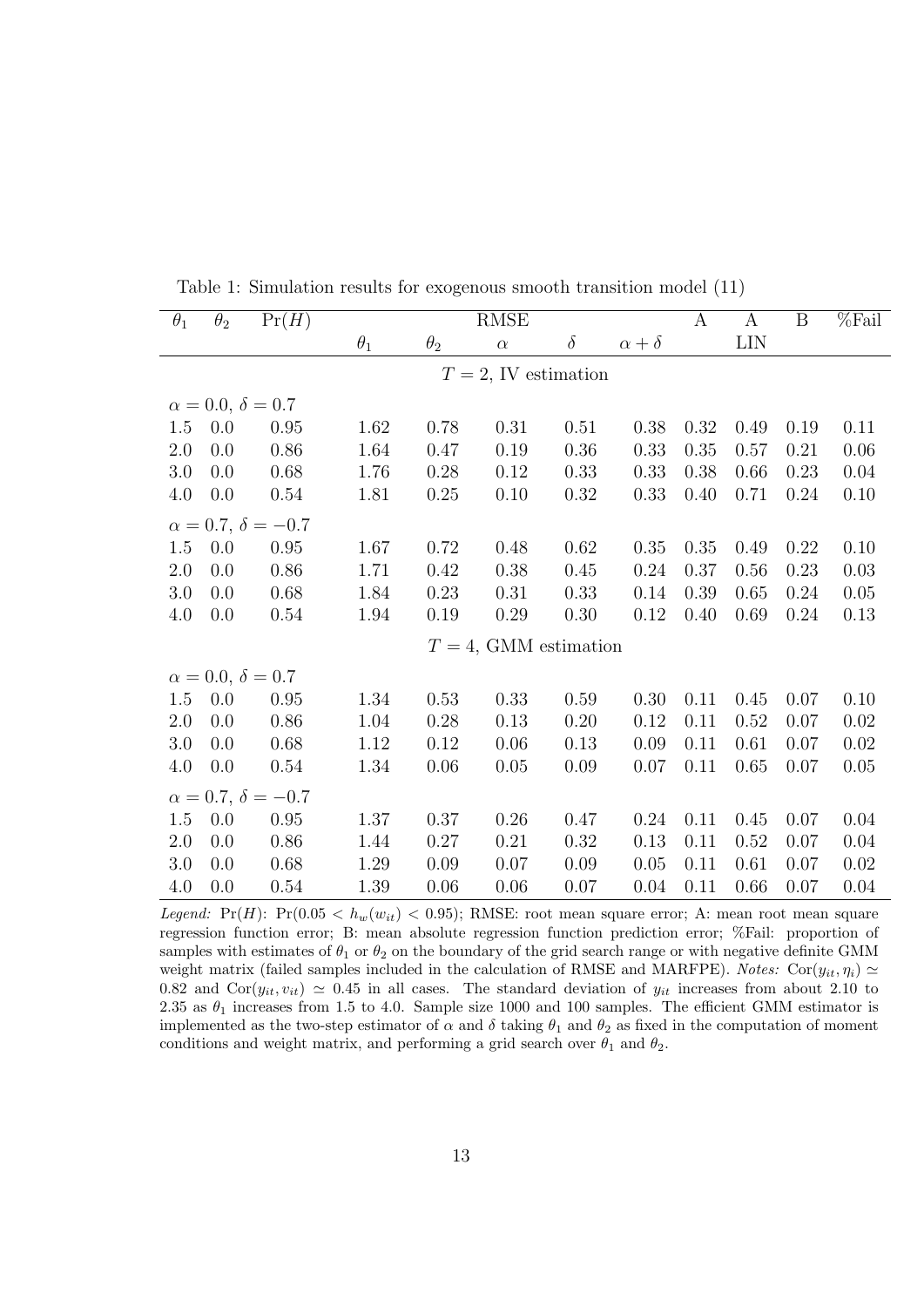extreme regimes than the regimes in between. Not surprisingly, the larger time dimension, the more precise estimators.

Table 1 also reports the forecast performance of the model. Since the models include a fixed effect, we compare forecasts of the regression function, that is, the systematic part of the model. The forecast is compared with the linear first-order autoregressive model. The exogenous smooth transition model is better at forecasting the regression function. This is especially the case for  $T = 4$ . Hence, even though it may be hard to precisely estimate the individual parameters in the exogenous smooth transition model, there is a considerable gain in forecast performance.

For a few of the designs there is a probability about 10 percent of obtaining estimates on the parameter boundary in the grid search for  $\theta_1$  and  $\theta_2$ . As is seen in the forecast performance this does not mean that the model cannot forecast. It simply means that it is hard to pinpoint the individual parameters.

#### 3.2 Endogenous Transitions

In this subsection, we discuss the logistic transition model, where the transitions are determined by the lag endogenous variable. This model is also known as a smooth transition first-order autoregressive (STAR(1)) model. It is given by

$$
y_{it} = \alpha_1 y_{i,t-1} + \delta h_y(y_{i,t-1}) y_{i,t-1} + \eta_i + v_{it}, \quad t = 2, \dots, T,
$$
 (12a)

$$
h_y(y_{i,t-1}) = \frac{1}{1 + \exp\{-\theta_1(y_{i,t-1} - \theta_2)\}},
$$
\n(12b)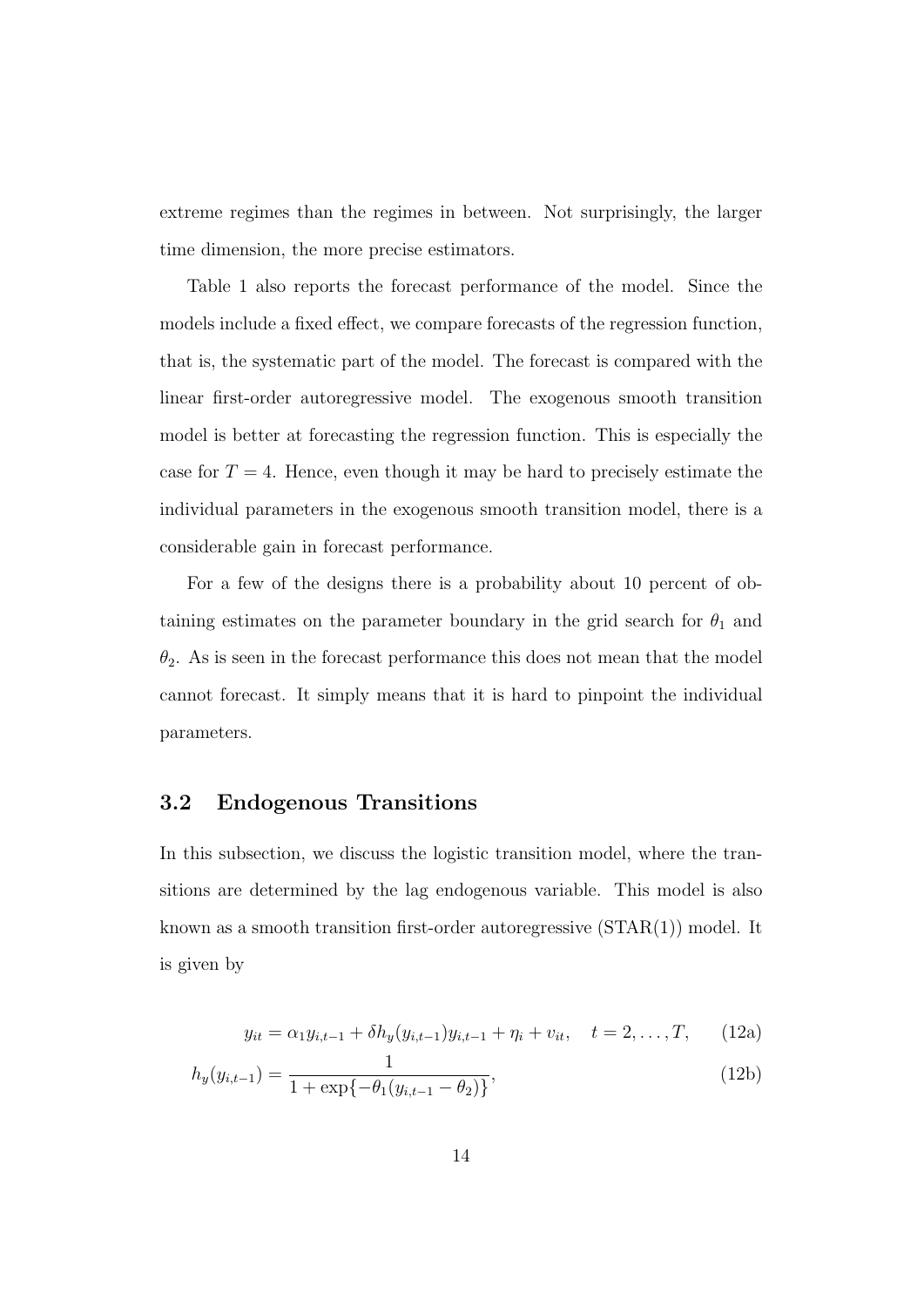The identification of the parameters is equivalent to identification of the parameters in the model above with an exogenous variable in the transition function.

Table 2 shows the results. For our designs, it is harder to estimate the smooth transition model when the transition is determined by the lagged dependent variable. This is seen by the percentage of parameter estimates of  $\theta_1$  and  $\theta_2$  on the boundary of the grid search. The RMSE on some of the parameter estimators is also quite high. For example, it can be hard to determine whether the effect on the lagged dependent variable comes from  $\alpha$  or  $\delta$  but the sum of the two can be estimated much more precise. It is, however, not possible to give these conclusions uniformly over the various experiments.

The forecasts of the regression function show that the correct smooth transition specification may not be superior to the misspecified AR(1) model. This is the case for  $T = 2$ . For  $T = 4$ , however, the smooth transition model is considerable better at forecasting than the AR(1) model.

### 4 Conclusion

In this paper we have explored estimation of a class of non-linear dynamic panel data models with additive unobserved individual specific effects. The models are specified by moment restrictions. The class includes the panel data AR(p) model, polynomial dynamic models and smooth transition autoregressive panel data (PSTAR) models amongst others. By extending the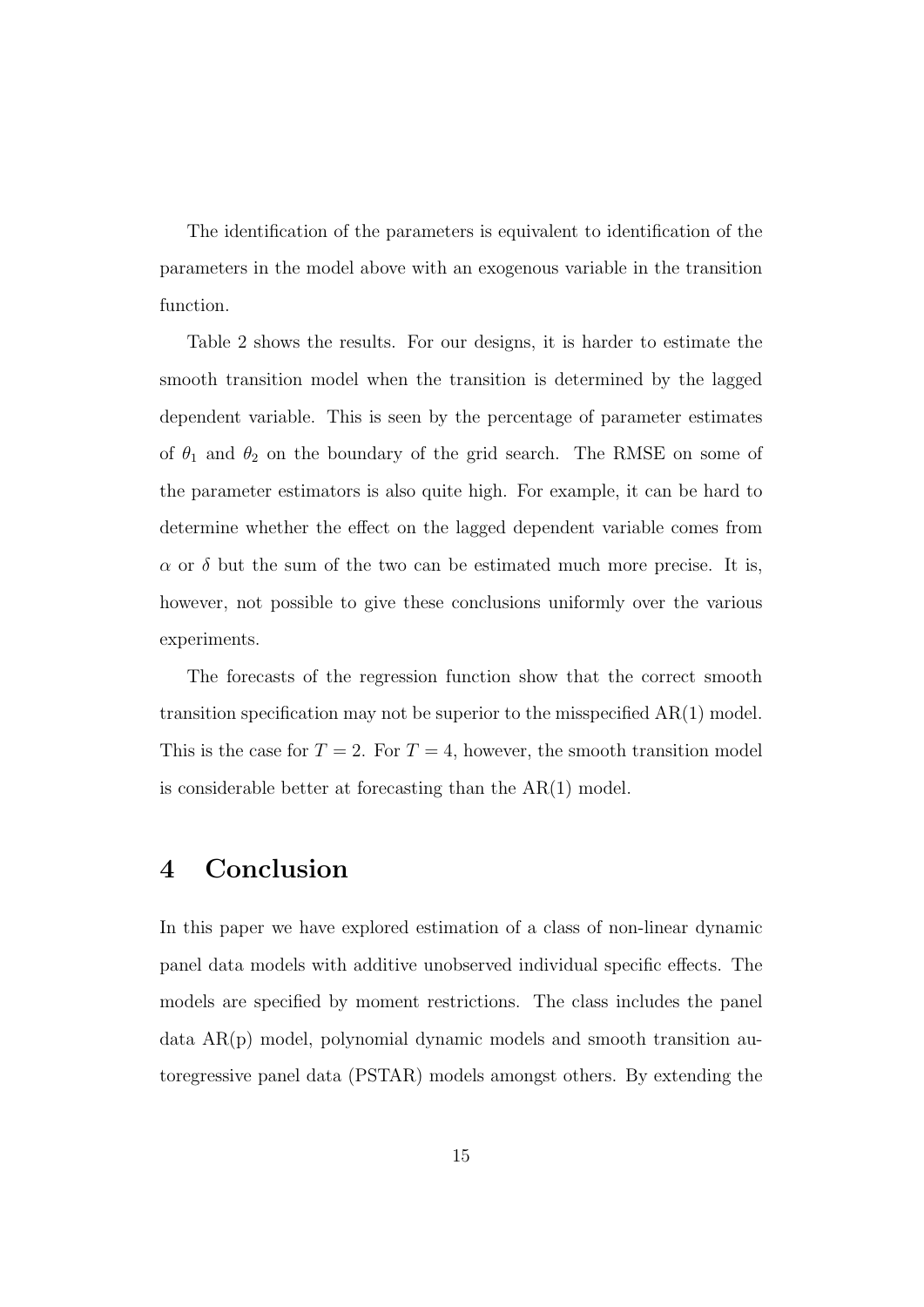| $\theta_1$                    | $\theta_2$ | Pr(H)                        | <b>RMSE</b> |            |          |          |                   | $\mathbf{A}$ | $\boldsymbol{A}$ | $\overline{B}$ | %Fail    |
|-------------------------------|------------|------------------------------|-------------|------------|----------|----------|-------------------|--------------|------------------|----------------|----------|
|                               |            |                              | $\theta_1$  | $\theta_2$ | $\alpha$ | $\delta$ | $\alpha + \delta$ |              | <b>LIN</b>       |                |          |
| $T=2$ , IV estimation         |            |                              |             |            |          |          |                   |              |                  |                |          |
| $\alpha = 0.0, \delta = 0.7$  |            |                              |             |            |          |          |                   |              |                  |                |          |
|                               |            |                              |             |            |          |          |                   |              |                  |                |          |
| 1.5                           | 0.0        | 0.66                         | 1.75        | 0.95       | 0.38     | 2.76     | 2.62              | 1.19         | 0.65             | 0.66           | 0.08     |
| 2.0                           | 0.0        | 0.53                         | 1.84        | 0.81       | 0.31     | 2.62     | 2.50              | 1.21         | 0.70             | 0.70           | 0.06     |
| 3.0                           | 0.0        | 0.37                         | 2.01        | 0.63       | 0.20     | 1.29     | 1.20              | 0.90         | 0.73             | 0.60           | $0.05\,$ |
| 4.0                           | 0.0        | 0.28                         | 2.06        | 0.56       | 0.19     | 1.02     | 0.94              | 0.82         | 0.73             | 0.59           | 0.15     |
| $\alpha = 0.7, \delta = -0.7$ |            |                              |             |            |          |          |                   |              |                  |                |          |
| 1.5                           | 0.0        | 0.66                         | 1.98        | $0.98\,$   | 1.14     | 1.20     | 0.31              | 0.88         | 0.66             | 0.51           | 0.13     |
| 2.0                           | 0.0        | 0.53                         | 1.91        | 0.73       | 0.80     | 0.84     | 0.19              | 0.85         | 0.71             | 0.53           | 0.06     |
| 3.0                           | 0.0        | 0.36                         | 1.99        | 0.57       | 0.68     | 0.75     | 0.24              | 0.81         | 0.74             | 0.56           | 0.08     |
| 4.0                           | 0.0        | 0.27                         | 2.05        | 0.42       | 0.45     | 0.52     | 0.22              | 0.70         | 0.74             | 0.53           | 0.17     |
| $T = 4$ , GMM estimation      |            |                              |             |            |          |          |                   |              |                  |                |          |
|                               |            |                              |             |            |          |          |                   |              |                  |                |          |
|                               |            | $\alpha = 0.0, \delta = 0.7$ |             |            |          |          |                   |              |                  |                |          |
| 1.5                           | 0.0        | 0.66                         | 2.09        | 0.65       | 0.30     | 0.43     | 0.19              | 0.15         | 0.55             | 0.09           | 0.12     |
| 2.0                           | 0.0        | 0.53                         | 1.84        | 0.49       | 0.29     | 0.42     | 0.16              | 0.15         | 0.59             | 0.10           | 0.08     |
| 3.0                           | 0.0        | 0.37                         | 2.41        | 0.29       | 0.14     | 0.17     | 0.07              | 0.12         | 0.61             | 0.10           | 0.14     |
| 4.0                           | 0.0        | 0.28                         | 2.55        | 0.18       | 0.06     | 0.09     | 0.06              | 0.12         | 0.60             | 0.10           | 0.26     |
| $\alpha = 0.7, \delta = -0.7$ |            |                              |             |            |          |          |                   |              |                  |                |          |
| $1.5\,$                       | 0.0        | 0.66                         | 2.65        | 0.64       | $0.16\,$ | 0.41     | 0.29              | 0.13         | 0.55             | 0.09           | $0.15\,$ |
| 2.0                           | 0.0        | 0.53                         | 2.57        | 0.44       | 0.14     | 0.34     | 0.23              | 0.13         | 0.59             | 0.10           | $0.15\,$ |
| $3.0\,$                       | 0.0        | 0.36                         | 2.72        | 0.27       | 0.06     | 0.13     | 0.11              | 0.12         | 0.61             | 0.10           | 0.18     |
| 4.0                           | 0.0        | 0.27                         | 2.76        | 0.29       | 0.06     | 0.16     | 0.12              | 0.11         | 0.60             | 0.10           | 0.33     |

Table 2: Simulation results for endogenous smooth transition model (12)

Legend: Pr(H): Pr(0.05 <  $h_y(y_{i,t-1})$  < 0.95); RMSE: root mean square error; A: mean root mean square regression function error; B: mean absolute regression function prediction error; %Fail: proportion of samples with estimates of  $\theta_1$  or  $\theta_2$  on the boundary of the grid search range or with negative definite GMM weight matrix (failed samples included in the calculation of RMSE and MARFPE). Notes: For  $Cor(y_{it}, \eta_i) \simeq 0.85$  and  $Cor(y_{it}, v_{it}) \simeq 0.40$  in all cases. The standard deviation of  $y_{it}$  increases from about 2.40 to 2.55 as  $\theta_1$  increases from 1.5 to 4.0. The  $\theta_1$  and  $\theta_2$  are scaled by dividing  $y_{i,t-1}$  in  $h_y$  with the standard deviation of  $y_{it}$  (found by simulation). Sample size 1000 and 100 samples.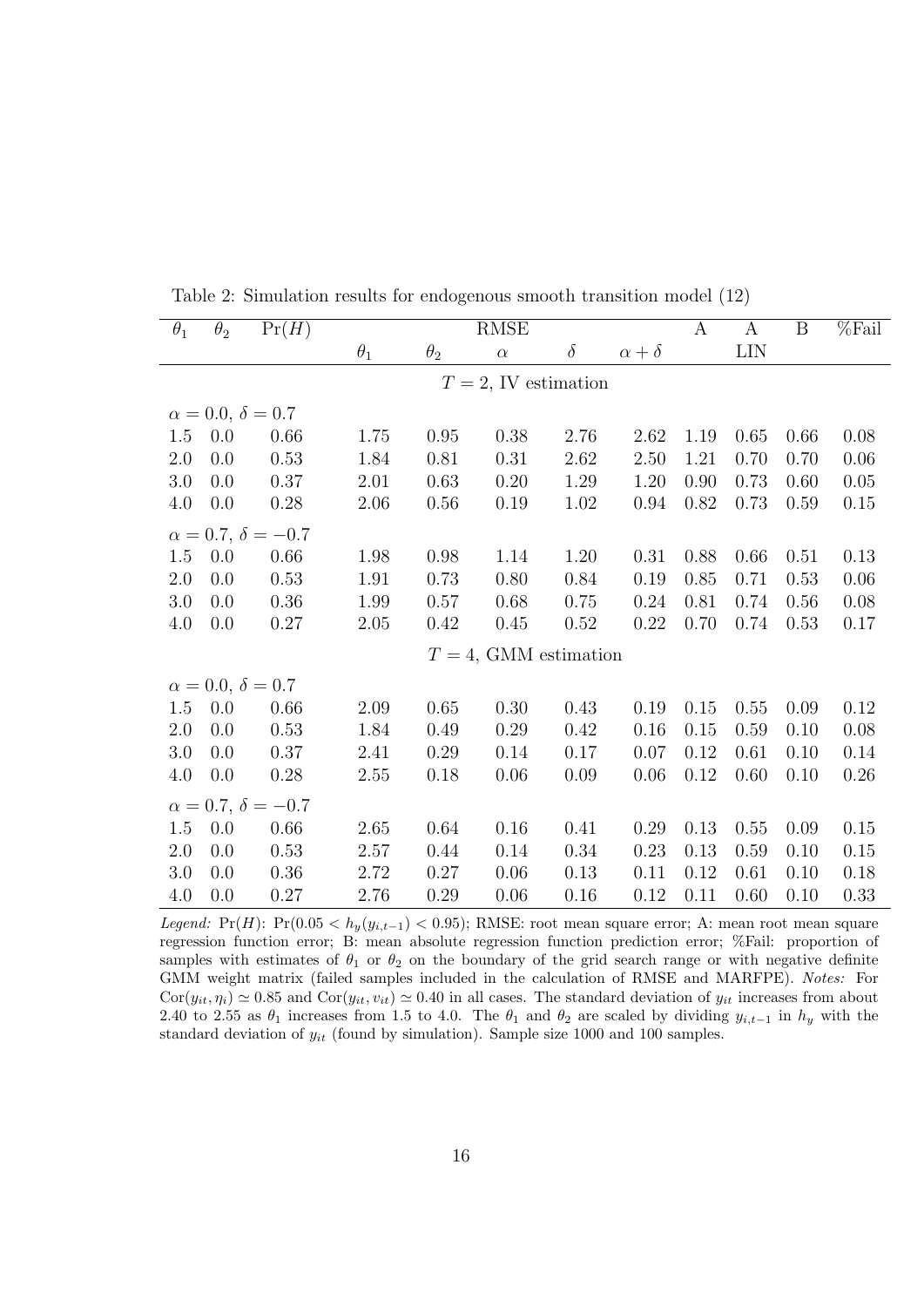analysis of Ahn and Schmidt (1995) we derive a set of moment restrictions which provide a basis for efficient estimation. We subsequently extend these results to allow for higher-order non-linear dynamics.

Having established results that apply to the entire class of models under consideration we then specialize our analysis to consider estimation of panel smooth transition models with fixed effects, where the transition may be determined endogenously. The performance of the GMM estimator, both in terms of estimation precision and forecasting performance, is examined in a Monte Carlo experiment. We find that estimation of the parameters in the transition function can be problematic but that there may be significant benefits in terms of forecast performance.

### References

- Ahn, S. C. and P. Schmidt (1995). Efficient estimation of models for dynamic panel data. Journal of Econometrics 68, 5–27.
- Ahn, S. C. and P. Schmidt (1997). Efficient estimation of dynamic panel data models: Alternative assumptions and simplified estimation. Journal of Econometrics  $76(1-2)$ , 309-321.
- Andrews, D. W. K. and W. Ploberger (1994). Optimal tests when a nuisance parameter is present only under the alternative. Econometrica 62, 1383– 1414.
- Andrews, D. W. K. and W. Ploberger (1995). Admissibility of the likelihood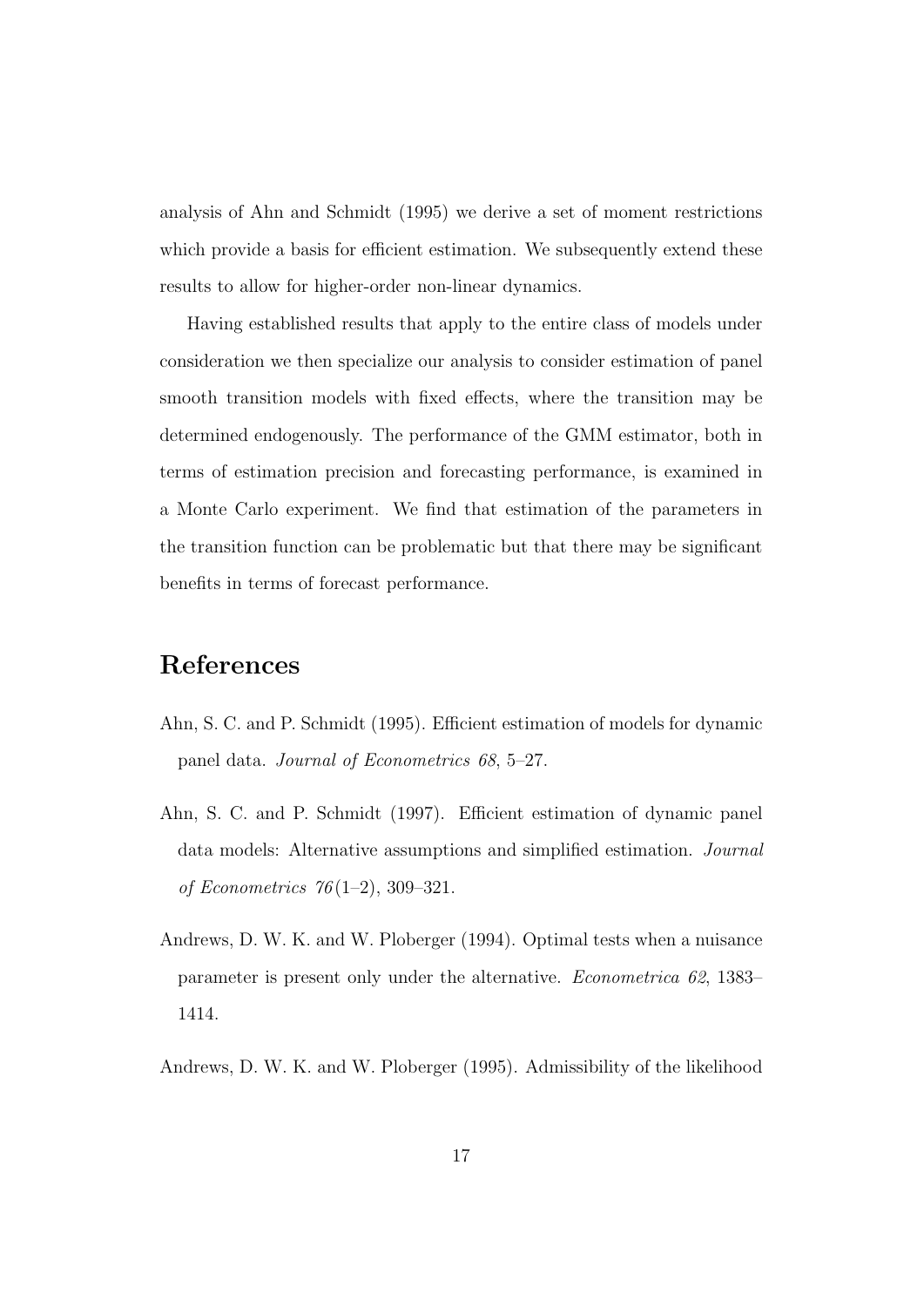ratio test when a nuisance parameter is present only under the alternative. Annals of Statistics 23, 1609–1629.

- Arellano, M. and O. Bover (1995). Another look at the instrumental variable estimation of error-components models. Journal of Econometrics  $68(1)$ , 29–51.
- Arellano, M. and R. Carrasco (2003). Binary choice panel data models with predetermined variables. Journal of Econometrics 115 (1), 125–157.
- Arellano, M. and J. Hahn (2007). Understanding bias in nonlinear panel models: Some recent developments. In R. Blundell, W. K. Newey, and T. Persson (Eds.), Advances in Economics and Econometrics: Theory and Applications, Ninth World Congress, Volume III, Cambridge. Cambridge University Press.
- Arellano, M. and B. Honoré (2001). Panel data models: Some recent developments. In J. J. Heckman and E. Leamer (Eds.), Handbook of Econometrics, Volume 5, Chapter 53, pp. 3229–3296. Amsterdam, The Netherlands: Elsevier Science B.V.
- Baltagi, B. H. (2005). *Econometric Analysis of Panel Data* (Third ed.). Chichester: John Wiley & Sons.
- Bhargava, A. and J. D. Sargan (1983). Estimating dynamic random effects models from panel data covering short time periods. *Econometrica*  $51(6)$ , 1635–1659.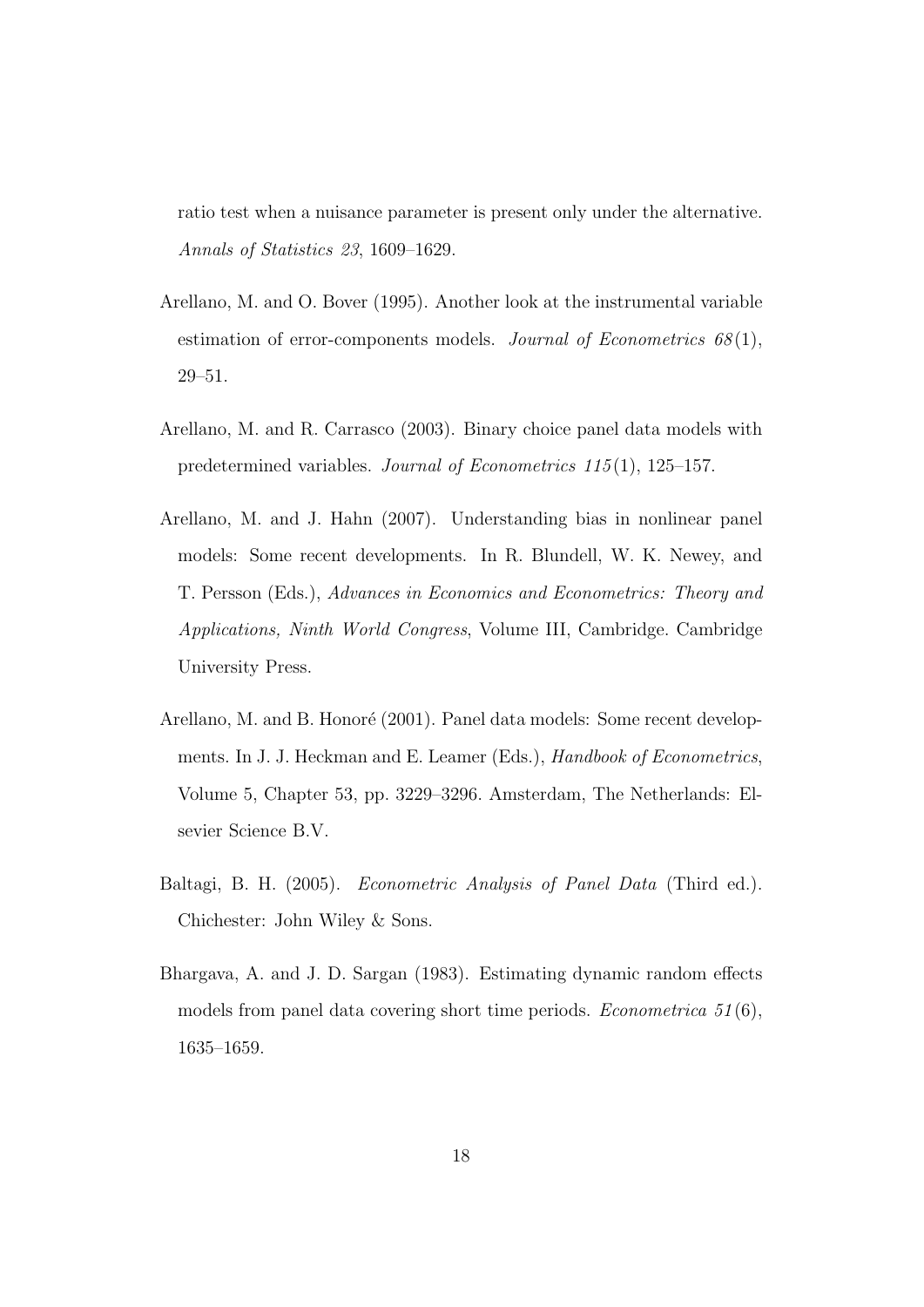- Blundell, R. and S. Bond (1998). Initial conditions and moment restrictions in dynamic panel data models. Journal of Econometrics 87, 115–143.
- Bond, S. (2002). Dynamic panel data models: A guide to micro data methods and practice. Cemmap working paper CWP09/02, The Institute for Fiscal Studies, Department of Economics, UCL, London.
- Fok, D., D. Van Dijk, and P. H. Franses (2005). A multi-level panel star model for us manufacturing sectors. Journal of Applied Econometrics 20, 811–827.
- González, A., T. Teräsvirta, and D. van Dijk (2005). Panel smooth transition models. SSE/EFI Working Paper Series in Economics and Finance, No. 604, Stockholm School of Economics.
- Hahn, J. (1997). Efficient estimation of panel data models with sequential moment restrictions. Journal of Econometrics  $1(79)$ , 1–21.
- Hahn, J., J. Hausman, and G. Kuersteiner (2007). Long difference instrumental variables estimation for dynamic panel models with fixed effects. Journal of Econometrics  $127(2)$ , 574–617.
- Hahn, J. and G. Kuersteiner (2002). Asymptotically unbiased inference for a dynamic panel model with fixed effects when both "n" and "t" are large. Econometrica  $70(4)$ , 1639–1657.
- Hansen, B. E. (1999). Threshold effects in non-dynamic panels: Estimation, testing, and inference. Journal of Econometrics 93, 345–368.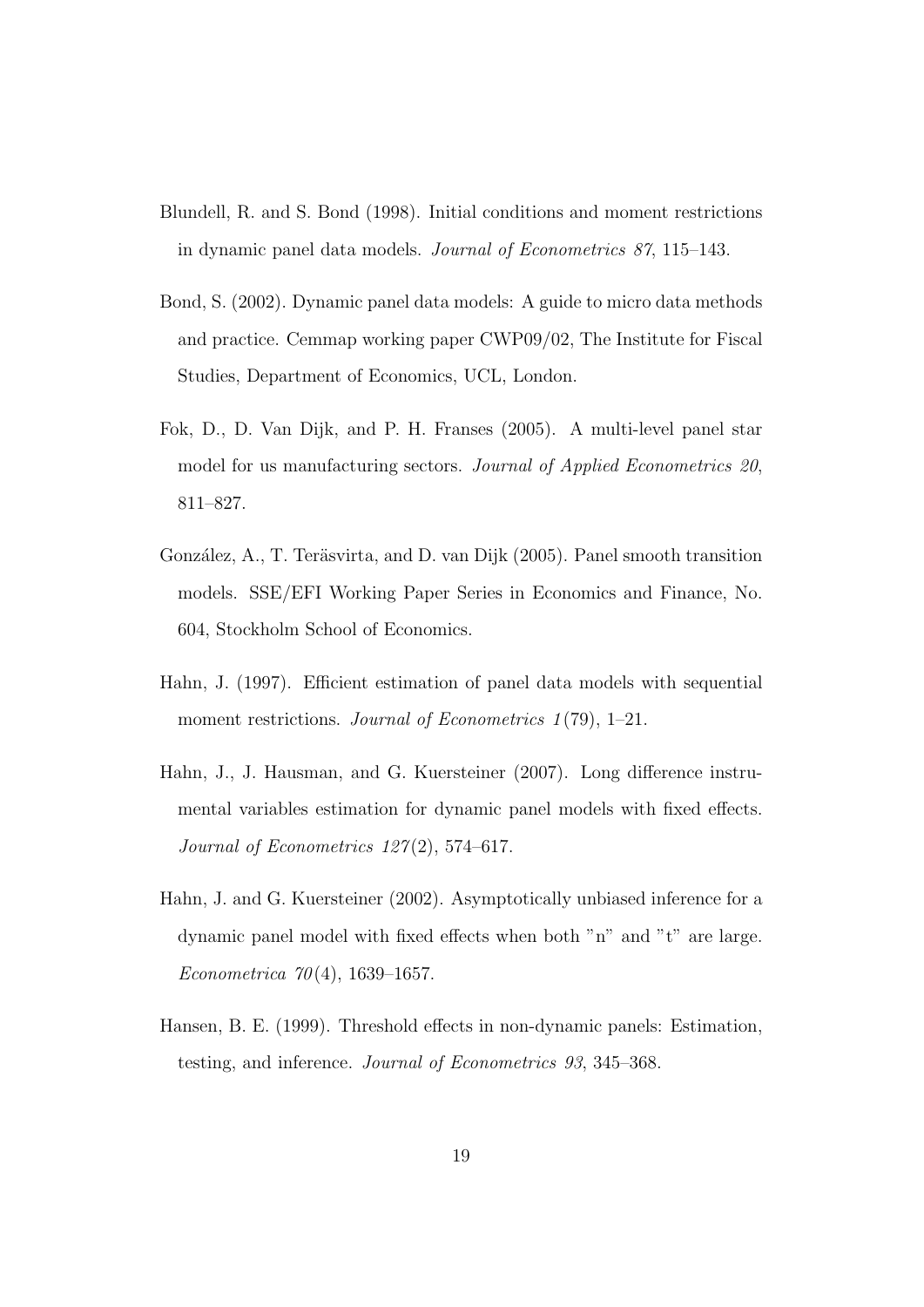- He, C. and R. Sandberg (2005). Inference for unit roots in a panel data smooth transition autoregressive model where the time dimension is fixed. SSE/EFI Working Paper Series in Economics and Finance, No. 581, Stockholm School of Economics.
- Heckman, J. J. (1981). Statistical models for discrete panel data. In C. F. Manski and D. M. Fadden (Eds.), Structural Analysis of Discrete Data with *Econometric Applications*. MIT Press.
- Honoré, B. (2002). Nonlinear models with panel data. Portuguese Economic Journal 1, 163–179.
- Honoré, B. E. and E. Kyriazidou (2000). Panel data discrete choice models with lagged dependent variables. *Econometrica 68*, 839–874.
- Hsiao, C. (2001). Panel data models. In B. H. Baltagi (Ed.), A Companion to Theoretical Econometrics, Chapter 16, pp. 349–365. Malden, Mass.: Blackwell Publishers.
- Hsiao, C. (2003). Analysis of Panel Data (Second ed.). Econometric Society Monographs No. 34. Cambridge, New York and Melbourne: Cambridge University Press.
- Imbens, G. W., R. H. Spady, and P. Johnson (1998). Information theoretic approaches to inference in moment condition models. Econometrica 66, 333–357.
- Kitamura, Y. and M. Stutzer (1997). An information-theoretic alternative to generalized method of moments estimation. Econometrica 65, 861–874.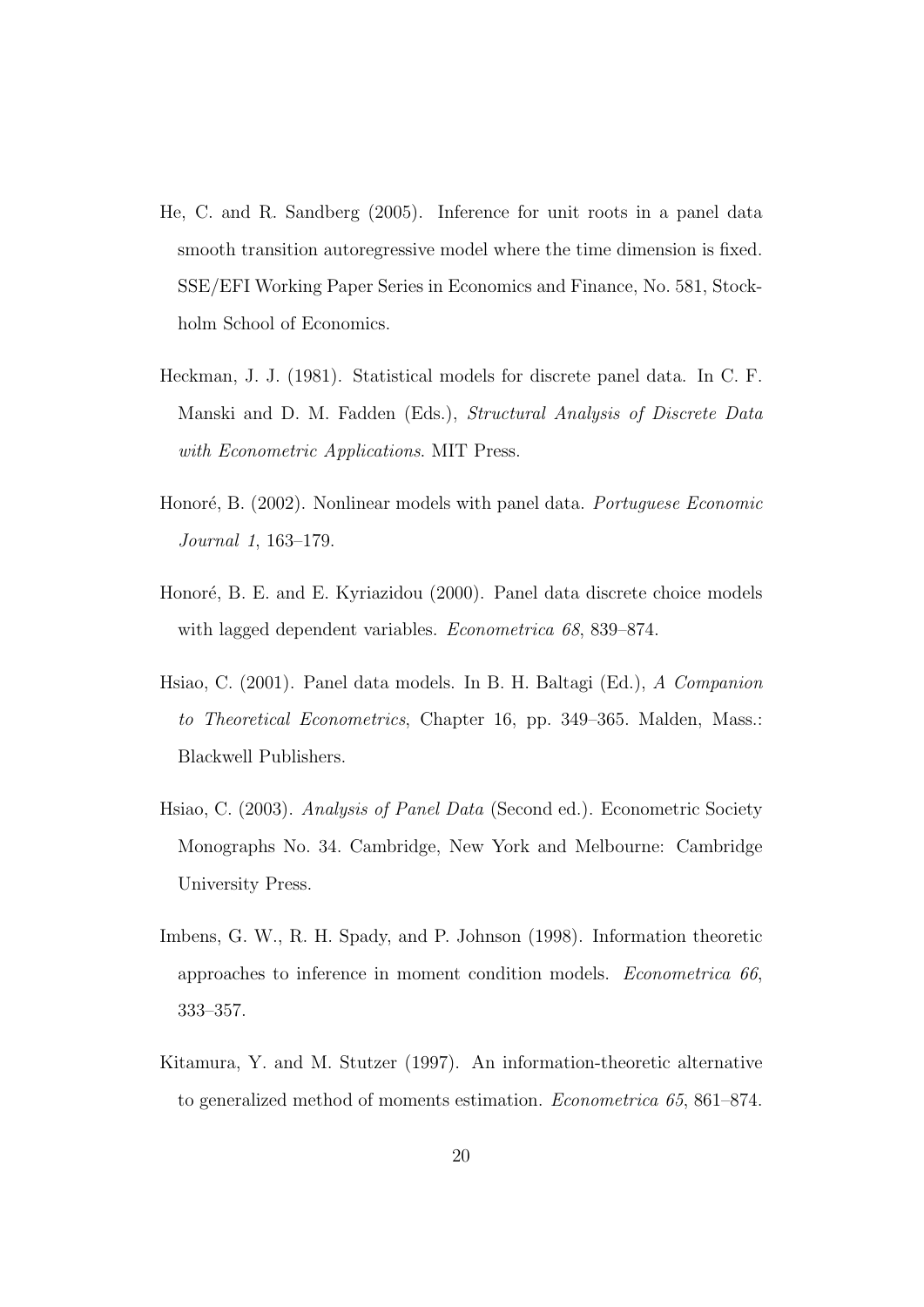- May, R. M. (1976). Simple mathematical models with very complicated dynamics. Nature 261 (5560), 459–467.
- Newey, W. K. (1993). Efficient estimation of models with conditional moment restrictions. In G. S. Maddala, C. R. Rao, and H. D. Vinod (Eds.), Handbook of Statistics, Volume 11. Amsterdam: North-Holland.
- Owen, A. B. (1988). Empirical likelihood ratio confidence intervals for a single functional. Biometrika 75, 237–249.
- Smith, R. J. (1997). Alternative semi-parametric likelihood approaches to generalized method of moments estimation. Economic Journal 107, 503– 519.
- Teräsvirta, T. (1994). Specification, estimation, and evaluation of smooth transition autoregressive models. Journal of the American Statistical Association 89, 208–218.
- Wooldridge, J. M. (1997). Multiplicative panel data models without the strict exogeneity assumption. Econometric Theory 13, 667–678.
- Wooldridge, J. M. (2005). Simple solutions to the initial conditions problem in dynamic, nonlinear panel data models with unobserved heterogeneity. Journal of Applied Econometrics  $20(1)$ , 39-54.